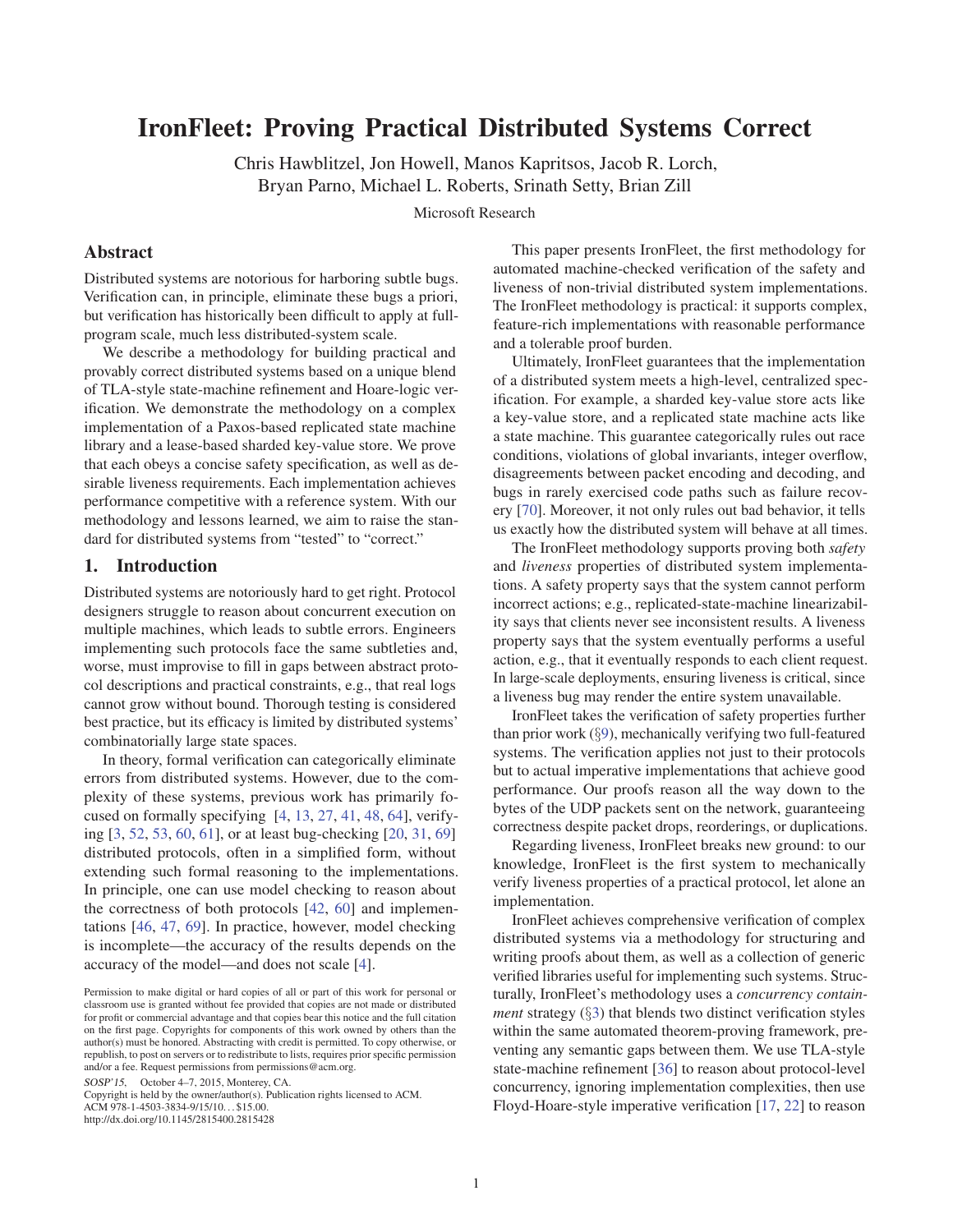about those complexities while ignoring concurrency. To simplify reasoning about concurrency, we impose a machinechecked *reduction-enabling obligation* on the implementation (§3.6). Finally, we structure our protocols using *alwaysenabled actions* (§4.2) to greatly simplify liveness proofs.

To facilitate writing proofs about distributed systems, we have developed techniques for writing automation-friendly invariant proofs (§3.3), as well as disciplines and tool improvements for coping with prover limitations (§6). For liveness proofs, we have constructed an embedding of TLA (§4.1) in our automated verification framework that includes heuristics for reliably unleashing the power of automated proving.

To help developers, we have built general-purpose verified libraries for common tasks, such as packet parsing and marshalling, relating concrete data structures to their abstract counterparts, and reasoning about collections. We have also written a verified library of 40 fundamental TLA rules useful for writing liveness proofs.

To illustrate IronFleet's applicability, we have built and proven correct two rather different distributed systems: IronRSL, a Paxos-based [35] replicated-state-machine library, and IronKV, a sharded key-value store. All IronFleet code is publicly available [25].

IronRSL's implementation is complex, including many details often omitted by prior work; e.g., it supports state transfer, log truncation, dynamic view-change timeouts, batching, and a reply cache. We prove complete functional correctness and its key liveness property: if the network is eventually synchronous for a live quorum of replicas, then a client repeatedly submitting a request eventually receives a reply.

Unlike IronRSL, which uses distribution for reliability, IronKV uses it for improved throughput by moving "hot" keys to dedicated machines. For IronKV, we prove complete functional correctness and an important liveness property: if the network is fair then the reliable-transmission component eventually delivers each message.

While verification rules out a host of problems, it is not a panacea (§8). IronFleet's correctness is not absolute; it relies on several assumptions  $(\S 2.5)$ . Additionally, verification requires more up-front development effort: the automated tools we use fill in many low-level proof steps automatically (§6.3.1), but still require considerable assistance from the developer (§6.3.2). Finally, we focus on verifying newly written code in a verification-friendly language (§2.2), rather than verifying existing code.

In summary, this paper makes the following contributions:

- We demonstrate the feasibility of mechanically verifying that *practical* distributed implementations, i.e., functionally complete systems with reasonable performance, match simple, logically centralized specifications.
- We describe IronFleet's novel methodology for uniting TLA-style refinement with Floyd-Hoare logic within a single automated verification framework.
- We provide the first machine-verified liveness proofs of non-trivial distributed systems.



Figure 1. State Machine Refinement. *The low-level state machine behavior L0*...*L4 refines the high-level one H0*...*H7 because each low-level state corresponds to a high-level state. For each correspondence, shown as a dashed line, the two states must satisfy the spec's refinement conditions. Low-level step L0*→*L1, as is typical, maps to one high-level step H0*→*H1. However, low-level steps can map to zero (L2*→*L3) or several (L3*→*L4) high-level steps.*

```
method halve(x:int) returns (y:int)
  requires x > 0;
  ensures y < x;
\{ y := x / 2; \}
```
Figure 2. *Simple Floyd-Hoare verification example.*

• We describe engineering disciplines and lessons for verifying distributed systems.

# 2. Background and Assumptions

We briefly describe the existing verification techniques that IronFleet draws upon, as well as our assumptions.

#### 2.1 State Machine Refinement

State machine refinement [1, 18, 34] is often used to reason about distributed systems [4, 27, 41, 48, 52, 64]. The developer describes the desired system as a simple abstract state machine with potentially infinitely many states and nondeterministic transition predicates. She then creates a series of increasingly complex (but still declarative) state machines, and proves that each one *refines* the one "above" it (Figure 1). State machine *L* refines *H* if each of *L*'s possible *behaviors*, i.e., each (potentially infinite) sequence of states the machine may visit, corresponds to an equivalent behavior of *H*. To gain the benefits of abstraction this approach provides, the developer must choose the layer abstractions intelligently, a subtle choice needed for each new context.

State machine refinement in a distributed-system context (e.g., TLA-style refinement) typically considers declarative specifications, not imperative code. PlusCal [37] attempts to bridge this gap, but has only been used for tiny programs.

### 2.2 Floyd-Hoare Verification

Many program verification tools support Floyd-Hoare style [17, 22] first-order predicate logic reasoning about imperative programs. In other words, they allow the programmer to annotate a program with assertions about the program's state, and the verifier checks that the assertions hold true for all possible program inputs. For example, the code in Figure 2 asserts a condition about its input via a *precondition* and asserts a condition about its output via a *postcondition*.

As in our previous work [21], we use Dafny [39], a highlevel language that automates verification via the Z3 [11] SMT solver. This enables it to fill in many low-level proofs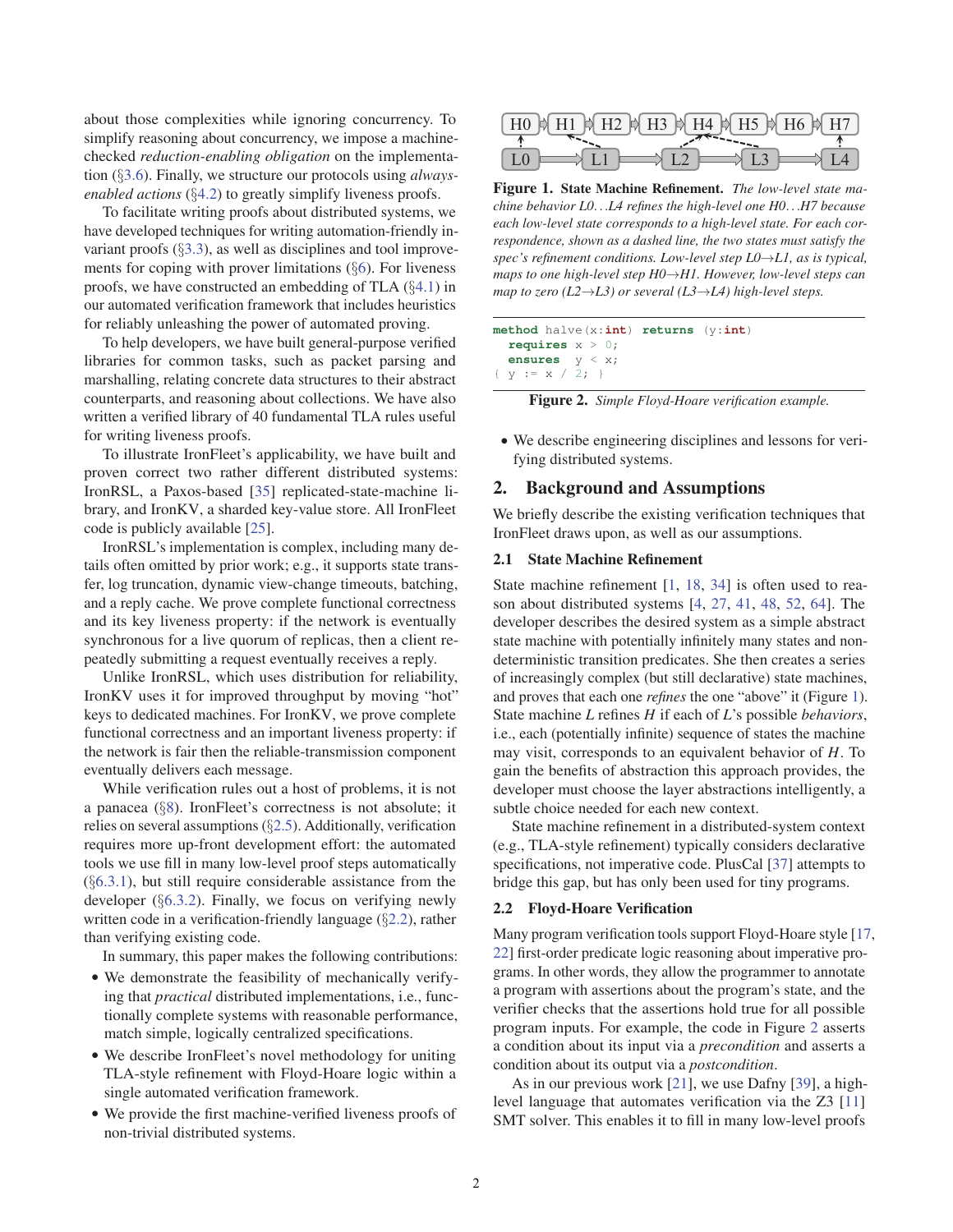automatically; for example, it easily verifies the program in Figure 2 for all possible inputs x without any assistance.

However, many proposition classes are not decidable in general, so Z3 uses heuristics. For example, propositions involving universal quantifiers  $(\forall)$  and existential quantifiers (∃) are undecidable. Thus, it is possible to write correct code in Dafny that the solver nevertheless cannot prove automatically. Instead, the developer may insert annotations to guide the verifier's heuristics to a proof. For instance, the developer can write a *trigger* to cue the verifier as to which values to instantiate a quantified variable with [12].

Once a program verifies, Dafny compiles it to C# and has the .NET compiler produce an executable. Other languages (e.g., C++) are currently unsupported, but it would likely be possible to compile Dafny to them. Our previous work [21] shows how to compile Dafny to verifiable assembly to avoid depending on the Dafny compiler, .NET, and Windows.

Like most verification tools, Dafny only considers one single-threaded program, not a collection of concurrently executing hosts. Indeed, some verification experts estimate that the state-of-the-art in concurrent program verification lags that of sequential verification by a decade [51].

#### 2.3 Reduction

Given a fine-grained behavior from a real concurrent system, we can use *reduction* [40] to convert it to an equivalent behavior of coarse-grained steps, simplifying verification. Crucially, two steps can swap places in the behavior if swapping them has no effect on the execution's outcome.

Reduction is typically used in the context of sharedmemory concurrent programs [9, 14, 33] and synchronization primitives [65]. Applying reduction requires identifying all of the steps in the system, proving commutativity relationships among them, and applying these relationships to create an equivalent behavior with a more useful form. We tackle these challenges in the context of distributed systems in §3.6.

### 2.4 Temporal Logic of Actions (TLA)

Temporal logic [54] and its extension TLA [34] are standard tools for reasoning about safety and liveness. Temporal logic *formulas* are predicates about the system's current and future states. The simplest type of formula ignores the future; e.g., in a lock system, a formula *P* could be "host *h* holds the lock now." Other formulas involve the future; e.g.,  $\Diamond P$  means *P* eventually holds, and  $\Box P$  means *P* holds now and forever. For example, the property  $\forall h \in \text{Hosts} : \Box \Diamond P$  means that for any host, it is always true that *h* will eventually hold the lock.

TLA typically considers abstract specifications, not imperative code. Furthermore, a naïve embedding of TLA can often pose problems for automated verification. After all, each  $\Box$  involves a universal quantifier and each  $\Diamond$  involves an existential quantifier. Since Z3 needs heuristics to decide propositions with quantifiers  $(\S2.2)$ , it can fail due to inadequate developer annotations. We address this in §4.1.



Figure 3. Verification Overview. *IronFleet divides a distributed system into carefully chosen layers. We use TLA style verification to prove that any behavior of the protocol layer (e.g., P0*...*P3) refines some behavior of the high-level spec (e.g., H0*...*H4). We then use Floyd-Hoare style to prove that any behavior of the implementation (e.g., I0*...*I3) refines a behavior of the protocol layer.*

#### 2.5 Assumptions

Our guarantees rely on the following assumptions.

A small amount of our code is assumed, rather than proven, correct. Thus, to trust the system, a user must read this code. Specifically, the spec for each system is trusted, as is the brief main-event loop described in §3.7.

We do not assume reliable delivery of packets, so the network may arbitrarily delay, drop, or duplicate packets. We *do* assume the network does not tamper with packets, and that the addresses in packet headers are trustworthy. These assumptions about message integrity are easy to enforce within, say, a datacenter or VPN, and could be relaxed by modeling the necessary cryptographic primitives to talk about keys instead of addresses [21].

We assume the correctness of Dafny, the .NET compiler and runtime, and the underlying Windows OS. Previous work [21] shows how to compile Dafny code into verifiable assembly code to avoid these dependencies. We also rely on the correctness of the underlying hardware.

Our liveness properties depend on further assumptions. For IronRSL, we assume a quorum of replicas run their respective main loops with a minimum frequency, never running out of memory, and the network eventually delivers messages synchronously among them; more details are in §5.1.4. For IronKV, we assume that each host's main loop executes infinitely often and that the network is fair, i.e., a message sent infinitely often is eventually delivered.

# 3. The IronFleet Verification Methodology

IronFleet organizes a distributed system's implementation and proof into layers (Figure 3) to avoid the intermingling of subtle distributed protocols with implementation complexity. At the top  $(\S3.1)$ , we write a simple spec for the system's behavior. We then write an abstract distributed protocol layer (§3.2) and use TLA-style techniques to prove that it refines the spec layer  $(\S3.3)$ . Then we write an imperative implementation layer to run on each host  $(\S3.4)$  and prove that, despite the complexities introduced when writing real systems code, the implementation correctly refines the protocol layer  $(\S 3.5)$ .

To avoid complex reasoning about interleaved execution of low-level operations at multiple hosts, we use a *concurrency*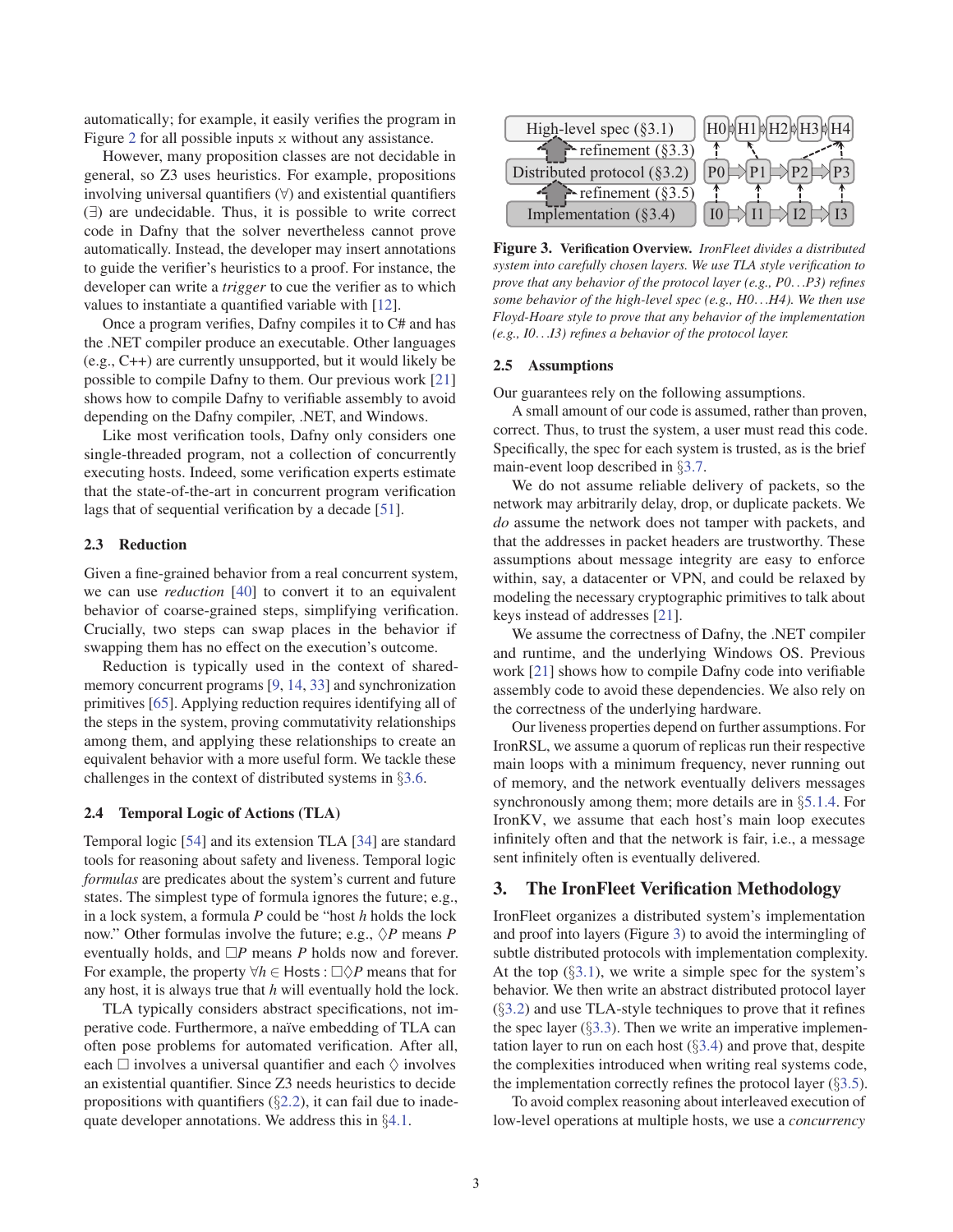```
datatype SpecState = SpecState(history:seq<HostId>)
predicate SpecInit(ss:SpecState)
 { |ss.history|==1 && ss.history[0] in AllHostIds() }
predicate SpecNext(ss_old:SpecState,ss_new:SpecState)
{ exists new_holder :: new_holder in AllHostIds() &&
  ss_new.history == ss_old.history + [new_holder] }
predicate SpecRelation(is:ImplState,ss:SpecState)
{ forall p :: p in is.sentPackets && p.msg.lock? ==>
              p.src == ss.history[p.msg.epoch] }
```
Figure 4. *A toy lock specification.*

*containment* strategy: the proofs above assume that every implementation step performs an atomic protocol step. Since the real implementation's execution is not atomic, we use a reduction argument  $(\S3.6)$  to show that a proof assuming atomicity is equally valid as a proof for the real system. This argument requires a mechanically verified property of the implementation, as well as a small paper-only proof about the implications of the property.

§4 extends this methodology to prove liveness properties.

# 3.1 The High-Level Spec Layer

What does it mean for a system to be *correct*? One can informally enumerate a set of properties and hope they are sufficient to provide correctness. A more rigorous way is to define a *spec*, a succinct description of every allowable behavior of the system, and prove that an implementation always generates outputs consistent with the spec.

With IronFleet, the developer writes the system's spec as a state machine: starting with some initial state, the spec succinctly describes how that state can be transformed. The spec defines the state machine via three *predicates*, i.e., functions that return true or false. SpecInit describes acceptable starting states, SpecNext describes acceptable ways to move from an old to a new state, and SpecRelation describes the required conditions on the relation between an implementation state and its corresponding abstract state. For instance, in Figure 3, SpecInit constrains what H0 can be, SpecNext constrains steps like H0→H1 and H1→H2, and SpecRelation constrains corresponding state pairs like (I1, H1) and (I2, H4). To avoid unnecessary constraints on implementations of the spec, SpecRelation should only talk about the externally visible behavior of the implementation, e.g., the set of messages it has sent so far.

As a toy example, the spec in Figure 4 describes a simple distributed lock service with a single lock that passes amongst the hosts. It defines the system's state as a history: a sequence of host IDs such that the *n*th host in the sequence held the lock in epoch *n*. Initially, this history contains one valid host. The system can step from an old to a new state by appending a valid host to the history. An implementation is consistent with the spec if all lock messages for epoch *n* come from the *n*th host in the history.

By keeping the spec simple, a skeptic can study the spec to understand the system's properties. In our example, she can easily conclude that the lock is never held by more

```
datatype Host = Host(held:bool,epoch:int)
predicate HostInit(s:Host,id:HostId,held:bool)
{ s.held==held && s.epoch==0 }
predicate HostGrant(s_old:Host,s_new:Host,
                     spkt:Packet) {
{ s_old.held && !s_new.held && spkt.msg.transfer?
  && spkt.msg.epoch == s_old.epoch+1 }
predicate HostAccept(s_old:Host,s_new:Host,
                      rpkt:Packet,spkt:Packet)
{ !s_old.held && s_new.held && rpkt.msg.transfer?
  && s_new.epoch == rpkt.msg.epoch == spkt.msg.epoch
  && spkt.msg.lock? }
predicate HostNext(s_old:Host,s_new:Host,
                    rpkt:Packet,spkt:Packet)
{ HostGrant(s_old,s_new,spkt) ||
  \texttt{HostAccept}(s\_old, s\_new, \texttt{rpkt}, \texttt{spkt})
```
Figure 5. *Simplified host state machine for a lock service.*

than one host. Since the spec captures all permitted system behaviors, she can later verify additional properties of the implementation just by verifying they are implied by the spec.

### 3.2 The Distributed-Protocol Layer

At the untrusted distributed-protocol layer, the IronFleet methodology introduces the concept of independent hosts that communicate only via network messages. To manage this new complexity, we keep this layer simple and abstract.

In more detail, we formally specify, in Dafny  $(\S2.2)$ , a distributed system state machine. This state machine consists of *N* host state machines and a collection of network packets. In each step of the distributed system state machine, one host's state machine takes a step, allowing it to atomically read messages from the network, update its state, and send messages to the network; §3.6 relaxes this atomicity assumption.

The developer must specify each host's state machine: the structure of the host's local state, how that state is initialized (HostInit), and how it is updated (HostNext). IronFleet reduces the developer's effort in the following three ways.

First, we use a simple, abstract style for the host state and network interface; e.g., the state uses unbounded mathematical integers (ignoring overflow issues), unbounded sequences of values (e.g., tracking all messages ever sent or received), and immutable types (ignoring memory management and heap aliasing). The network allows hosts to send and receive high-level, structured packets, hence excluding the challenges of marshalling and parsing from this layer.

Second, we use a declarative predicate style. In other words, HostNext merely describes how host state can change during each step; it gives no details about how to effect those changes, let alone how to do so with good performance.

Third, from the protocol's perspective, each of the steps defined above takes place atomically, greatly simplifying the proof that the protocol refines the spec layer (§3.3). In §3.6, we connect this proof assuming atomicity to a real execution.

Continuing our lock example, the protocol layer might define a host state machine as in Figure 5. During the distributed system's initialization of each host via HostInit, exactly one host is given the lock via the held parameter.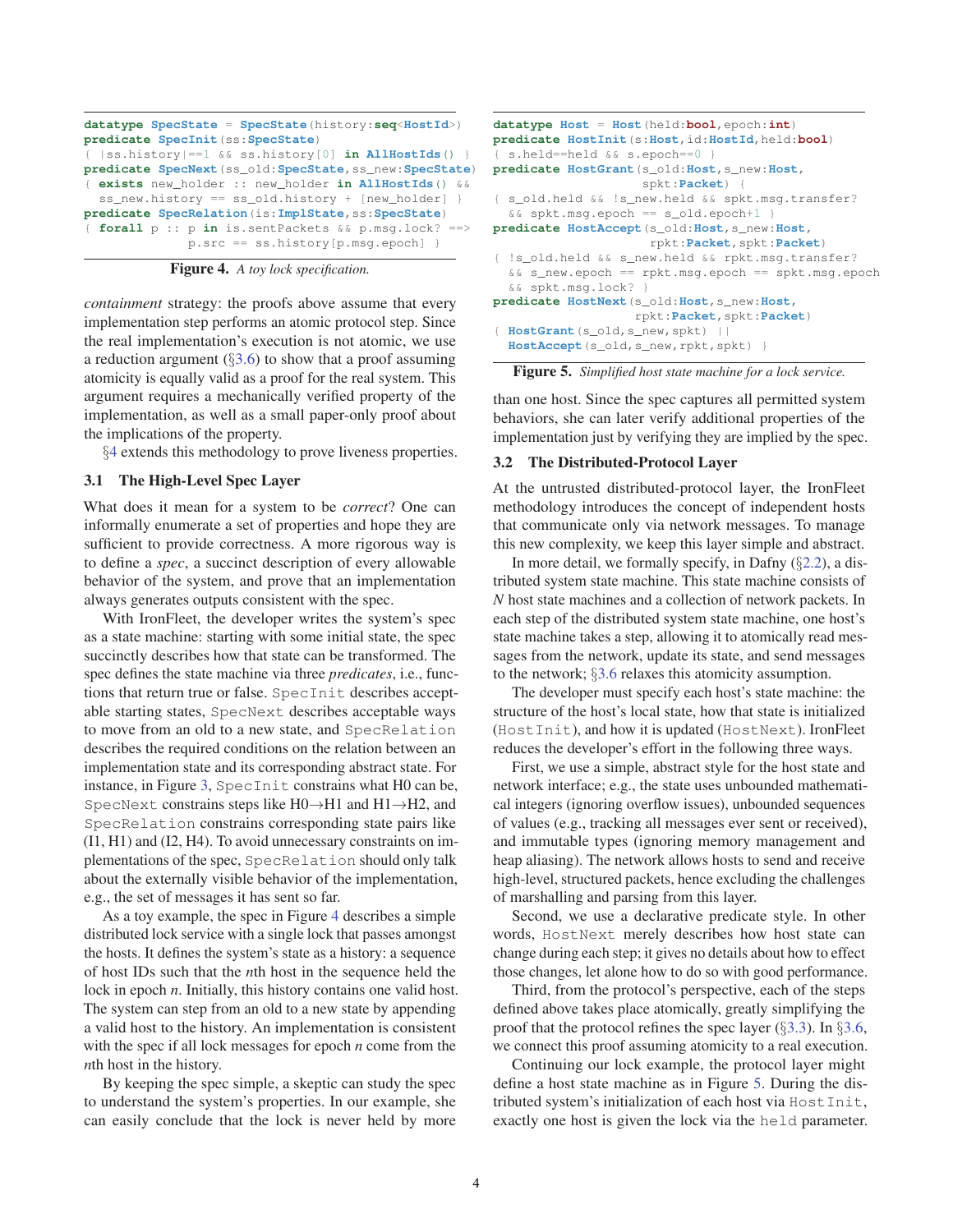The HostNext predicate then says that a host may step from an old to a new state if the new state is the result of one of two *actions*, each represented by its own predicate. The two actions are giving away the lock (HostGrant) and receiving the lock from another host (HostAccept). A host may grant the lock if in the old state it holds the lock, and if in the new state it no longer holds it, and if the outbound packet (spkt) represents a transfer message to another host. Accepting a lock is analogous.

#### 3.3 Connecting the Protocol Layer to the Spec Layer

The first major theorem we prove about each system is that the distributed protocol layer refines the high-level spec layer. In other words, given a behavior of IronFleet's distributed system in which *N* hosts take atomic protocol steps defined by the HostNext predicate, we provide a corresponding behavior of the high-level state machine spec.

We use the standard approach to proving refinement, as illustrated in Figure 3. First, we define a *refinement function* PRef that takes a state of the distributed protocol state machine and returns the corresponding state of the centralized spec. We could use a relation instead of a function, but the proof is easier with a function [1]. Second, we prove that PRef of the initial state of the distributed protocol satisfies SpecInit. Third, we prove that if a step of the protocol takes the state from ps\_old to ps\_new, then there exists a legal sequence of high-level spec steps that goes from PRef(ps\_old) to PRef(ps\_new).

Unlike previous refinement-based work  $(\S_2, 1)$ , we use a language, Dafny [39], designed for automated theorem proving. This reduces but does not eliminate the human proof effort required  $(\S6.3)$ . Since we also verify our implementation in Dafny  $(\S 3.5)$ , we avoid any semantic gaps between the implementation's view of the protocol and the protocol we actually prove correct.

The challenge of proving the protocol-to-spec theorem comes from reasoning about global properties of the distributed system. One key tool is to establish *invariants*: predicates that should hold throughout the execution of the distributed protocol. In the lock example, we might use the invariant that the lock is either held by exactly one host or granted by one in-flight lock-transfer message. We can prove this invariant inductively by showing that every protocol step preserves it. Showing refinement of the spec is then simple.

Identifying the right invariants for a given protocol requires a deep understanding of the protocol, but it is a skill one develops with experience  $(\S6)$ .

Invariant quantifier hiding. Many useful invariants, like "For every reply message sent, there exists a corresponding request message sent," involve quantifiers. Unfortunately, such quantifiers pose problems for verifiers  $(\S2.2)$ . We have thus adopted a style we call *invariant quantifier hiding*: we prove some invariants involving quantifiers without explicitly exposing those quantifiers to the verifier. The key is to establish the invariant with a proof that explicitly instantiates

```
lemma ReplyToReq(reply:MessageReply,
  behavior:map<int,HostState>, step:nat)
       returns (req:MessageRequest)
  requires IsValidBehaviorUpTo(behavior, step);
  requires reply in behavior[step].network;
  ensures req in behavior[step].network;
  ensures Matches(req, reply);
{
  assert step > 0; // because a packet was sent
  if !(reply in behavior[step-1].network) {
    req := OnlyExecReplies(behavior, step-1);
  } else { // apply induction
    req := ReplyToReq(behavior, step-1, reply);
  }
}
```
Figure 6. *Establishing an invariant with implicit quantifiers.*

all bound variables. For each universal quantifier in the invariant that does not succeed an existential quantifier, the quantified variable is an input parameter of the proof. For each existential quantifier in the invariant, the quantified variable is an output parameter. For instance, the invariant from the beginning of this paragraph could be proved with Figure 6.

It is easy to write this proof because we must prove it only for a specific reply message, not all of them. As illustrated above, there are only two cases to consider: (1) the reply message was just generated, in which case we only have to consider the last action taken, or (2) the reply message was already present in the previous step, in which case we can complete the proof by induction on step.

It is also easy to *use* this proof because instead of stating a fact about the existence of a request message, it explicitly provides a witness to that existence. Typically, a developer only needs to prove the invariant for a specific reply message; this form lets her establish precisely that fact. If the developer needs the universally-quantified version, she can establish it by invoking the invariant's proof in a loop.

### 3.4 The Implementation Layer

Unlike in the declarative protocol layer, in the implementation layer the developer writes single-threaded, imperative code to run on each host. This code must cope with all of the ugly practicalities we abstracted away in the protocol layer. For instance, it must handle real-world constraints on how hosts interact: since network packets must be bounded-sized byte arrays, we need to prove the correctness of our routines for marshalling high-level data structures into bytes and for parsing those bytes. We also write the implementation with performance in mind, e.g., using mutable arrays instead of immutable sequences and using uint 64s instead of infiniteprecision integers. The latter requires us to prove the system correct despite the potential for integer overflow.

Dafny does not natively support networking, so we extend the language with a trusted UDP specification that exposes Init, Send, and Receive methods. For example, Send expects an IP address and port for the destination and an array of bytes for the message body. When compiled, calls to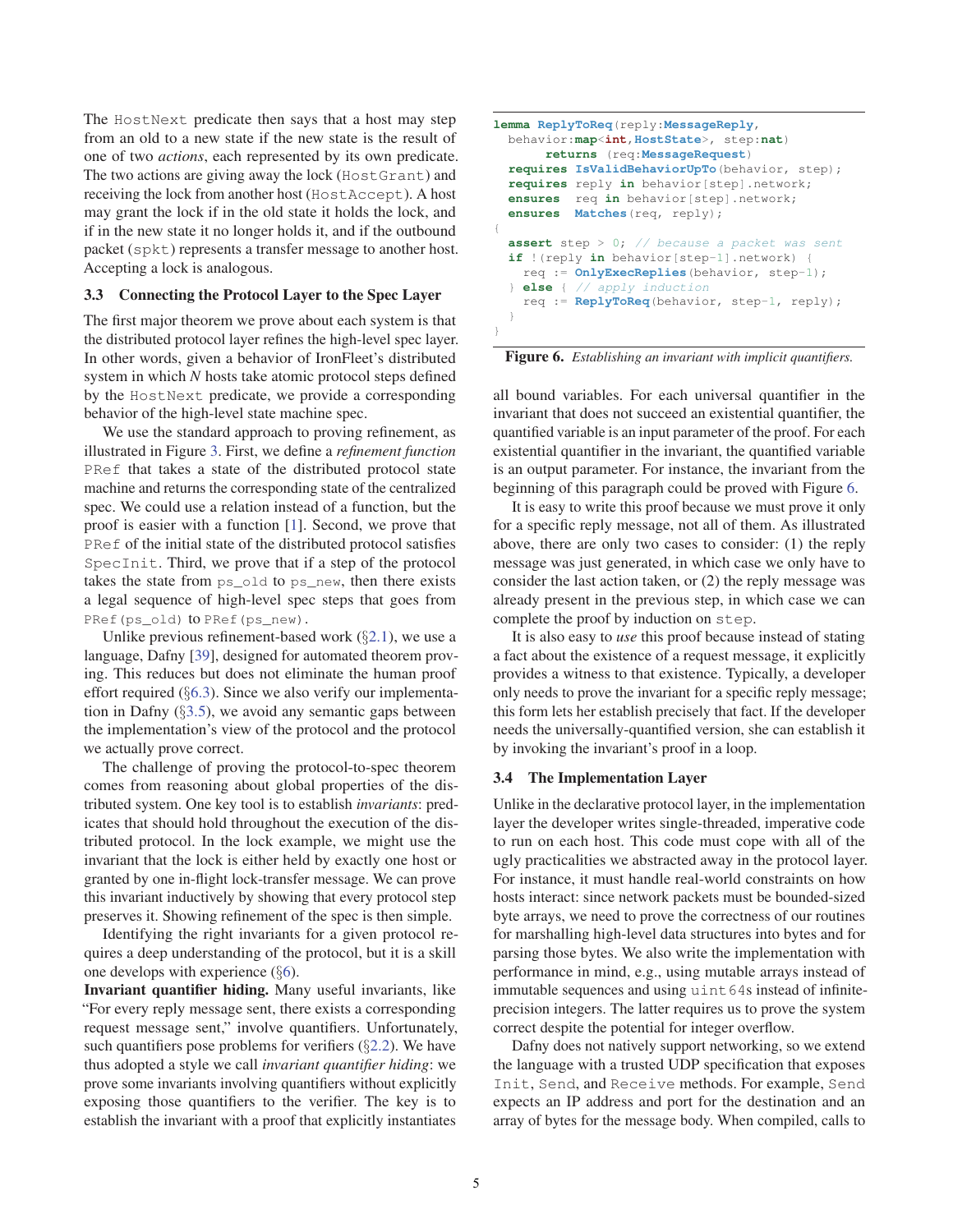these Dafny methods invoke the .NET UDP network stack. Send also automatically inserts the host's correct IP address, satisfying our assumption about packet headers in §2.5.

The network interface maintains a ghost variable (i.e., a variable used only for verification, not execution) that records a "journal" of every Send and Receive that takes place, including all of the arguments and return values. We use this journal when proving properties of the implementation (§3.5).

#### 3.5 Connecting the Implementation to the Protocol

The second major theorem we prove about each IronFleet system is that the implementation layer correctly refines the protocol. To do this, we prove that even though the implementation operates on concrete local state, which uses heapdependent, bounded representations, it is still a refinement of the protocol layer, which operates on abstract types and unbounded representations.

First, we prove that the host implementation refines the host state machine described in the protocol layer. This refinement proof is analogous to the one in §3.3, though simplified by the fact that each step in the implementation corresponds to exactly one step of the host state machine. We define a refinement function HRef that maps a host's implementation state to a host protocol state. We prove that the code ImplInit to initialize the host's state ensures HostInit(HRef(hs)), and that the code ImplNext to execute one host step ensures HostNext(HRef(hs\_old),HRef(hs\_new)).

Then, we use this to prove that a distributed system comprising *N* host implementations, i.e., what we actually intend to run, refines the distributed protocol of *N* hosts. We use a refinement function IRef that maps states of the distributed implementation to states of the distributed protocol. The refinement proof is largely straightforward because each step of the distributed implementation in which a host executes ImplNext corresponds to one step of the distributed protocol where a host takes a HostNext step. The difficult part is proving that the network state in the distributed system implementation refines the network state in the protocol layer. Specifically, we must prove that every send or receive of a UDP packet corresponds to a send or receive of an abstract packet. This involves proving that when host *A* marshals a data structure into an array of bytes and sends it to host *B*, *B* parses out the identical data structure.

The last major theorem we prove is that the distributed implementation refines the abstract centralized spec. For this, we use the refinement functions from our two major refinement theorems, composing them to form our final refinement function PRef(IRef(·)). The key part of this proof is establishing that the specified relation conditions hold, i.e., that for all implementation states is, SpecRelation (is, IRef(PRef(is))) holds.

### 3.6 Abstracting Non-Atomicity via Reduction

Sections 3.1–3.5 describe a mechanically verified proof structure that assumes that every implementation step performs an



Figure 7. Reduction. *In the real execution behavior, the send (S), receive (R), and local processing (P) steps at hosts A and B are fully interleaved. However, certain steps commute to yield an equivalent behavior. Since we impose constraints on the structure of the implementation's event handlers (Figure 8), we can commute steps until all of the implementation-level steps in a given host's event handler (circled) are contiguous. This* reduced *behavior then admits a direct refinement to the distributed protocol layer.*

atomic protocol step. However, the implementation's event handler is not atomic: while one host receives packets, computes locally, and sends packets, other hosts do the same concurrently, leading to arbitrary interleavings of these low-level operations. To bridge this gap, we use a "reduction" argument  $(\S2.3)$ . Reduction is typically used to reason about threads and processes sharing a single machine, but we apply it to reasoning about distributed systems. Although Dafny does not provide a *general* mechanism for reasoning about reduction, we are still able to use Dafny to enforce an *obligation* on the implementation that enables reduction. A machine-checked proof that this obligation enables reduction is future work; instead, we sketch an informal argument here.

Hosts are unable to see others' state except indirectly by observing the packets they send. Thus, it is possible to take a behavior of the system, representing the order in which events really occurred, and posit an alternate order in which (1) each host receives the same packets in the same order, (2) packet send ordering is preserved, (3) packets are never received before they are sent, and (4) the ordering of operations on any individual host is preserved. Any proof of correctness assuming such an ordering implies a proof for the original behavior, since only the externalized behavior of the system, the content and ordering messages sent, matters.

Figure 7 shows an example of such reordering. We start with the real behavior at the bottom and reorder until we reach the behavior at the top. For instance, we can reorder A's first send before B's first receive because we know its contents cannot have depended on B's receive. The top behavior has no interleavings between different hosts' HostNext steps, and thus is a legal behavior in which we have proved correctness. Thus, the correctness proof also applies to the real behavior.

As a result, we can always reduce a real execution behavior to a sequence of atomic steps via such reorderings if we constrain the implementation to, in any given step, perform all of its receives before all its sends. We call this a *reductionenabling obligation*, which we use Dafny to enforce (§3.7). With this obligation, we ensure that our proof of correctness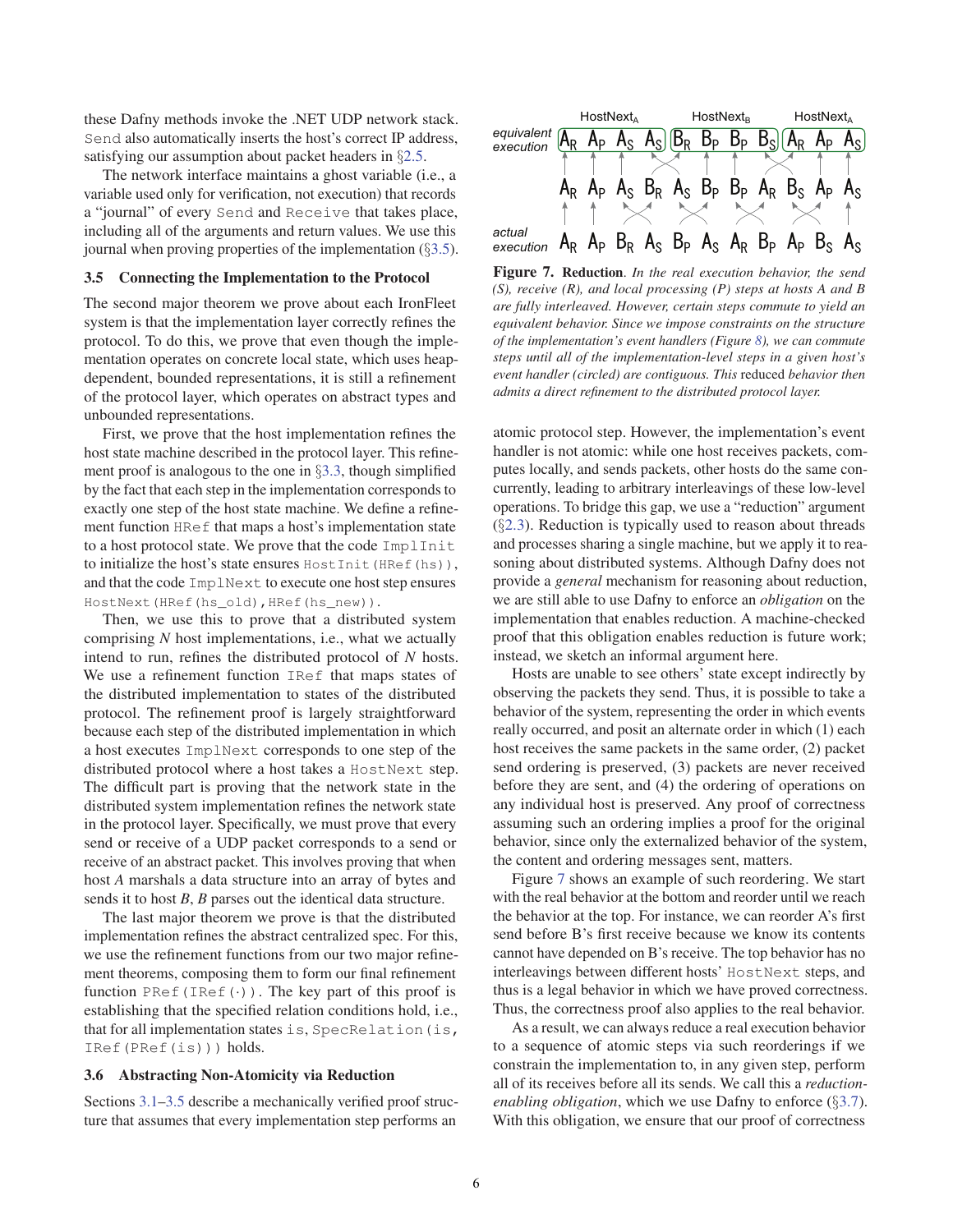```
method Main() {
  var s := ImplInit();
  while (true)
    invariant ImplInvariant(s);
  {
    ghost var journal_old := get_event_journal();
    ghost var ios_performed:seq<IoEvent>;
    s, ios_performed := ImplNext(s);
    assert get event journal() =
               journal_old + ios_performed;
    assert ReductionObligation(ios_performed);
  }
}
```
Figure 8. *Mandatory host event-handler loop.*

assuming atomicity is equally valid as a proof of correctness for the real system.

One complication is that when a host performs a timedependent operation like reading its clock, it creates a causal constraint even without communication with other hosts. This is because the clock represents an imperfect sample from a globally shared reality. Thus, the reduction-enabling obligation is extended as follows: A step may perform at most one time-dependent operation, i.e., at most one clock read, blocking receive, or non-blocking receive that returns no packets. The step must perform all receives before this time-dependent operation, and all sends after it.

### 3.7 Trusted Code

Nearly all IronFleet code is verified using the above methodology, so there are only a few lines of code and proof assertions that a user must read to gain confidence in the system. First, she must read the high-level centralized spec to understand what is being guaranteed. Second, she must read the assertion, but not the proof of the assertion, that if each host in a distributed system runs ImplInit followed by a loop of ImplNext, then there exists a corresponding abstract behavior of the centralized spec. Third, she must read the top-level main host routine (Figure 8) to convince herself that each host runs ImplInit and ImplNext. This code also ensures that each host step meets its reduction-enabling constraint by using the journal of externally visible events from §3.4.

# 4. Verifying Liveness

§3 describes the high-level spec as a state machine. Such a spec says what the implementation *must not* do: it must never deviate from the state machine's behavior. However, it is also useful to specify what the implementation *must* do; properties of this form are called *liveness* properties. For example, we might specify that the lock implementation eventually grants the lock to each host (Figure 9). Thus, a spec will typically include not just a state machine but also liveness properties.

Some researchers have proposed heuristics for detecting and quashing likely sources of liveness violations [31, 66], but it is better to definitively *prove* their absence. With such a proof, we do not have to reason about, e.g., deadlock or

| predicate LockBehaviorFair(b:map <int, specstate="">)</int,> |                                                               |  |  |  |  |  |  |  |  |  |  |  |  |
|--------------------------------------------------------------|---------------------------------------------------------------|--|--|--|--|--|--|--|--|--|--|--|--|
|                                                              | { forall h:Host, i:int :: h in AllHostIds () && i >= 0        |  |  |  |  |  |  |  |  |  |  |  |  |
|                                                              | $\Rightarrow$ exists i :: i >= i && h == last(b[j].history) } |  |  |  |  |  |  |  |  |  |  |  |  |

Figure 9. *Desired liveness property for the lock service.*

livelock; such conditions and any others that can prevent the system from making progress are provably ruled out.

Liveness properties are much harder to verify than safety properties. Safety proofs need only reason about two system states at a time: if each step between two states preserves the system's safety invariants, then we can inductively conclude that all behaviors are safe. Liveness, in contrast, requires reasoning about infinite series of system states. Such reasoning creates challenges for automated theorem provers (§2.4), often causing the prover to time out rather than return a successful verification or a useful error message.

With IronFleet, we address these challenges via a custom TLA embedding in Dafny that focuses the prover's efforts in fruitful directions. We then use our TLA embedding to build a library of fundamental TLA proof rules verified from first principles. This library is a useful artifact for proving liveness properties of arbitrary distributed systems: its rules allow both the human developer and Dafny to operate at a high level by taking large proof steps with a single call to a lemma from the library. Finally, by structuring our protocols with *always-enabled actions*, we significantly simplify the task of proving liveness properties.

#### 4.1 TLA Embedding and Library

As discussed in §2.4, TLA [34] is a standard tool for reasoning about liveness. IronFleet embeds TLA in Dafny by modeling a TLA behavior, an infinite sequence of system states, as a mapping *B* from integers to states, where *B*[0] is the initial state and  $B[i]$  is the *i*th subsequent state. A liveness property is a constraint on the behavior of the state machine. For example, Figure 9 says that for every host *h*, there is always a later time when *h* will hold the lock.

Our embedding hides key definitions from the prover except where truly needed, and instead provides verified lemmas that relate them to one another. For example, we represent temporal logic formulas as opaque objects (i.e., objects Dafny knows nothing about) of type temporal, and TLA transformations like  $\Box$  as functions that convert temporal objects to temporal objects.

Of course, in some contexts we actually do need to reason about the internal meaning of  $\Box$  and  $\Diamond$ . State-of-the-art SMT solvers like Z3 do not yet provide decision procedures for temporal operators like  $\Box$  and  $\Diamond$  directly. However, we can encode these operators using explicit quantification over steps  $(\Box$  universally quantifies over all future steps, while  $\diamond$  existentially quantifies over some future step). We can then provide the SMT solver with heuristics to control these quantifiers using the solver's support for triggers [12], as discussed in §2.2. One simple heuristic proved effective in many situations: when the solver is considering a future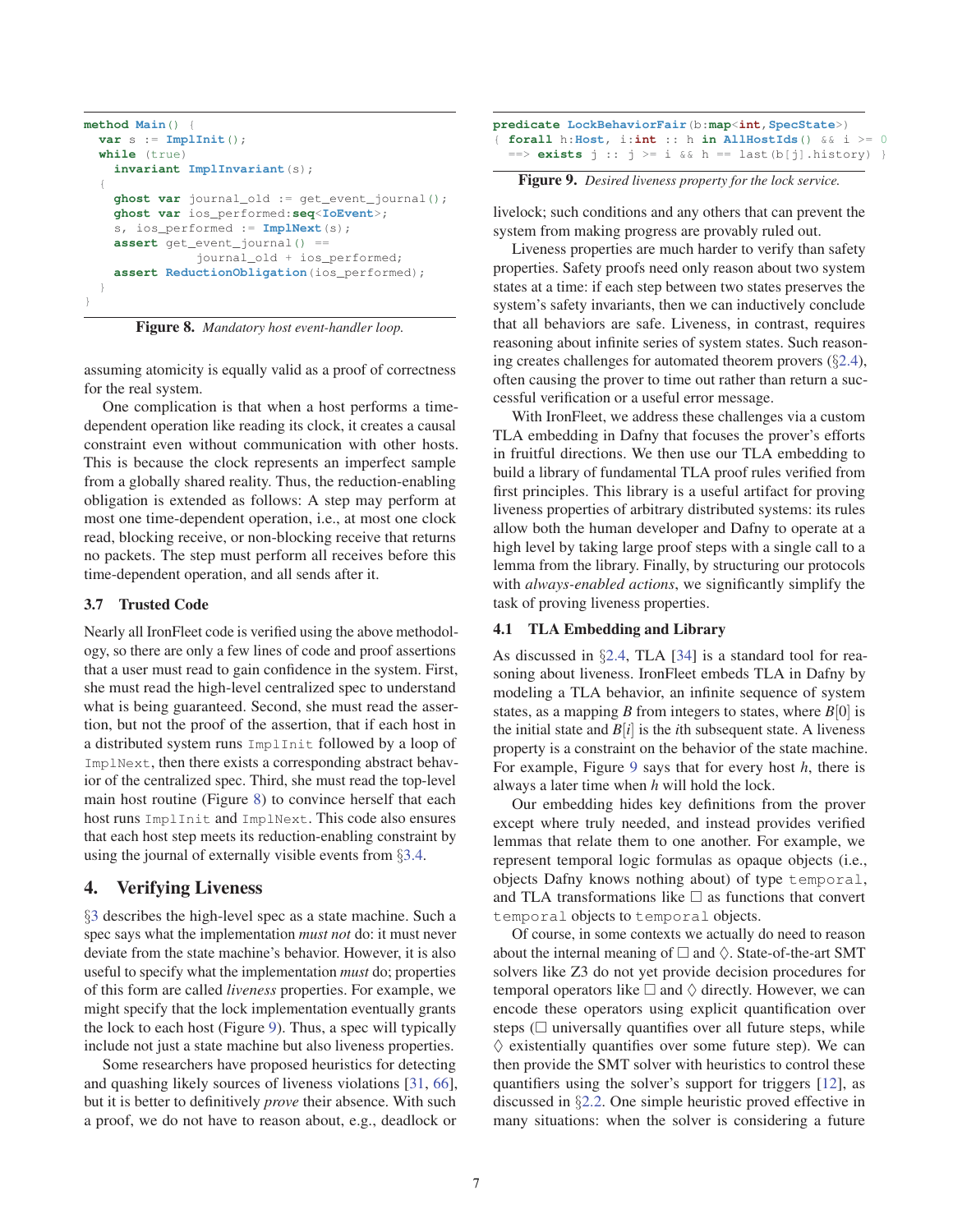step *j* for one formula, such as  $\Diamond Q$ , the heuristic requests that the solver also consider *j* as a candidate step for other formulas starting with  $\Box$  or  $\Diamond$ , such as  $\Box P$  and  $\Diamond (P \land Q)$ . This allows the solver to automatically prove formulas like  $(\Diamond Q) \land (\Box P) \Longrightarrow \Diamond (P \land Q).$ 

This heuristic is effective enough to automatically prove 40 fundamental TLA proof rules, i.e., rules for deriving one formula from other formulas [34]. The heuristic allows us to prove complicated rules efficiently; e.g., we stated and proved Lamport's INV1 rule about invariants in only 27 lines of Dafny, and his WF1 rule about fairness in only 16 lines.

Our liveness proofs use these fundamental proof-rule lemmas to justify temporal formula transformations. For instance, as we discuss in §4.4, a liveness proof can usually prove most of its steps by repeatedly invoking the WF1 rule.

#### 4.2 Always-Enabled Actions

To achieve liveness, our protocol must satisfy *fairness properties*. That is, it must ensure that each action, e.g., HostGrant or HostAccept, occurs in a timely fashion.

Lamport [36] suggests that such properties take the form "if action *A* becomes always *enabled*, i.e., always possible to do, the implementation must eventually do it." However, having terms of this form in verified code is problematic. If the fairness property is a complex formula, it can be difficult to characterize the set of states from which the action is possible. This difficulty complicates both proving that the fairness property is sufficient to ensure liveness properties, and proving that the protocol has the fairness property.

Thus, we instead adopt *always-enabled actions*; i.e., we only use actions that are always possible to do. For instance, we would not use HostGrant from Figure 5 since it is impossible to perform if you do not hold the lock. Instead, we might use "if you hold the lock, grant it to the next host; otherwise, do nothing", which can always be done.

Our approach deviates from Lamport's standard fairness formulas, which means it can admit specifications that are not machine closed [36]. Machine closure ensures that liveness conditions do not combine with safety conditions to create an unimplementable spec, such as that the implementation must both grant a lock (to be fair) and not grant a lock (to be safe, because it does not hold the lock). Fortunately, machine closure is no concern in IronFleet: the existence of an implementation that meets a fairness property is itself proof that the property does not prevent implementation!

### 4.3 Proving Fairness Properties

Following IronFleet's general philosophy of having the implementation layer deal only with implementation complexities, we put the burden of satisfying fairness properties on the protocol layer. The implementation satisfies the properties automatically since its main method implements HostNext.

The mandatory structure from Figure 8 ensures that HostNext runs infinitely often. So, all we must prove is that if HostNext runs infinitely often, then each action

occurs infinitely often. We do this by having HostNext be a scheduler that guarantees each action occurs regularly.

One way to do this is to use a simple round-robin scheduler. We currently have proofs in our library that if HostNext is a round-robin scheduler that runs infinitely often, then each action runs infinitely often. Furthermore, if the main host method runs with frequency *F* (expressed, e.g., in times per second), then each of its *n* actions occurs with frequency  $F/n$ .

#### 4.4 Liveness Proof Strategies

Most of a liveness proof involves demonstrating that if some condition  $C_i$  holds then eventually another condition  $C_{i+1}$ holds. By chaining such proofs together, we can prove that if some assumed initial condition  $C_0$  holds then eventually some useful condition *Cn* holds. For instance, in IronRSL, we prove that if a replica receives a client's request, it eventually suspects its current view; if it suspects its current view, it eventually sends a message to the potential leader of a succeeding view; and, if the potential leader receives a quorum of suspicions, it eventually starts the next view.

Most steps in this chain require an application of a variant of Lamport's WF1 rule [34]. This variant involves a starting condition  $C_i$ , an ending condition  $C_{i+1}$ , and an alwaysenabled action predicate Action. It states that  $C_i$  leads to  $C_{i+1}$ if the following three requirements are met:

- 1. If  $C_i$  holds, it continues to hold as long as  $C_{i+1}$  does not.
- 2. If a transition satisfying Action occurs when *Ci* holds, it causes  $C_{i+1}$  to hold.
- 3. Transitions satisfying Action occur infinitely often.

We use this in Dafny as follows. Suppose we need a lemma that shows  $C_i$  leads to  $C_{i+1}$ . We first find the action transition Action intended to cause this. We then establish each of requirements 1 and 2 with an invariant proof that considers only pairs of adjacent steps. We then invoke the proof from §4.3 that each of the action transitions occurs infinitely often to establish requirement 3. Finally, having established the three preconditions for the WF1 lemma from our verified library, we call that lemma.

In some cases, we need lemmas from our library that prove other variants of the WF1 proof rule sound. For instance, often we must prove that  $C_i$  leads to  $C_{i+1}$  not just eventually but within a bounded time. For this, we have a variant of WF1 that proves  $C_{i+1}$  holds within the inverse of Action's frequency. It uses a modified requirement 3: that Action occurs with a minimum frequency.

Another useful variant of WF1 is *delayed, bounded-time WF1*. It applies when Action only induces  $C_{i+1}$  after a certain time *t*; this is common in systems that rate-limit certain actions for performance reasons. For instance, to amortize the cost of agreement, the IronRSL action for proposing a batch of requests has a timer preventing it from sending an incomplete batch too soon after the last batch. Delayed, bounded-time WF1 uses a modified requirement 2: "If Action occurs when  $C_i$  holds and the time is  $\geq t$ , it causes  $C_{i+1}$  to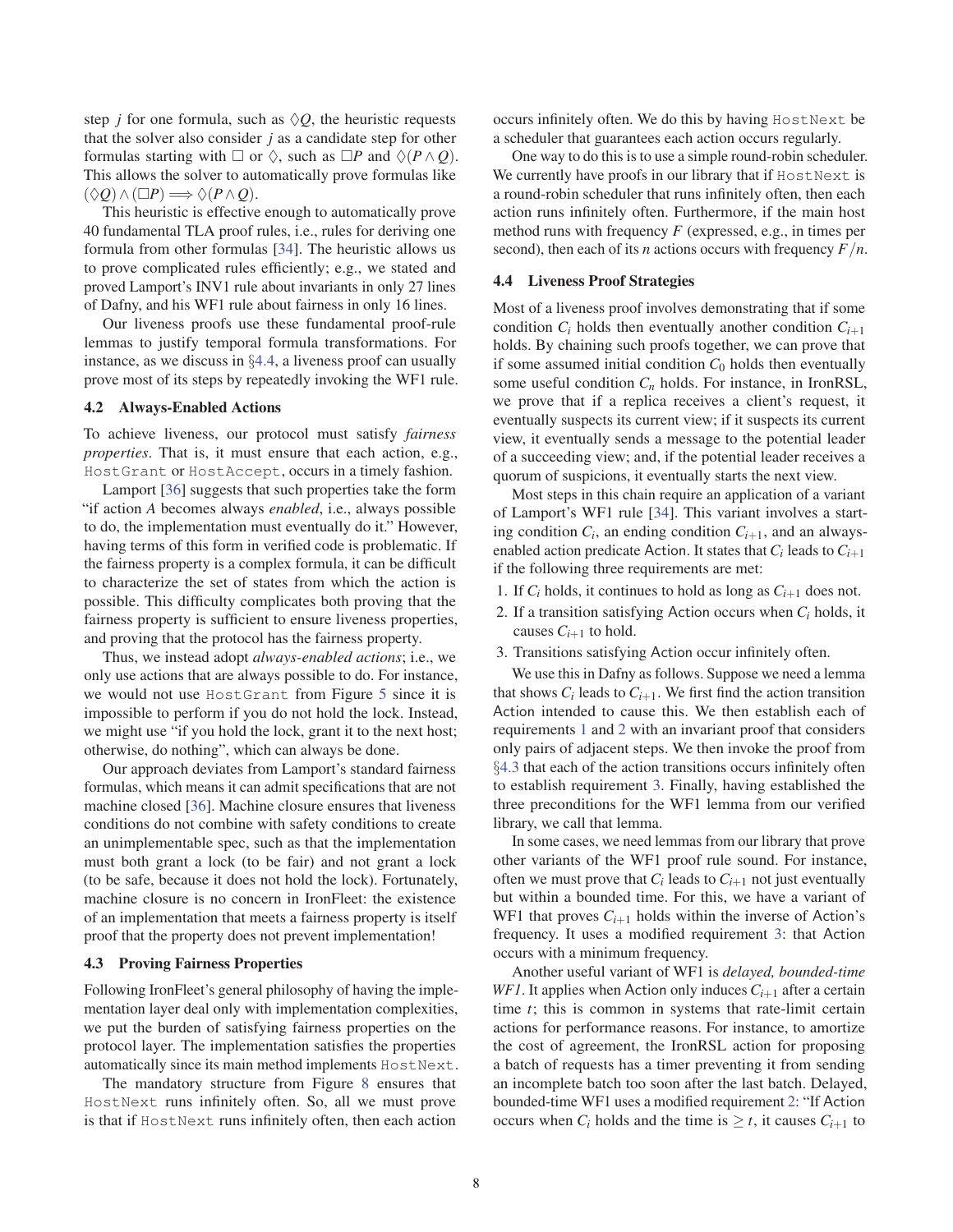hold." This variant proves that *Ci*<sup>+</sup><sup>1</sup> eventually holds after *t* plus the inverse of the action's frequency.

Sometimes, a liveness proof needs more than a chain of conditions: it must prove that multiple conditions eventually hold simultaneously. For instance, in IronRSL we must prove that a potential leader eventually knows suspicions from every replica in the quorum at once. For this, we use our temporal heuristics to prove sound the proof rule: "If every condition in a set of conditions eventually holds forever, then eventually all the conditions in the set hold simultaneously forever." We also have and use a bounded-time variant of this rule.

# 5. System Implementation

We use the IronFleet methodology to implement two practical distributed systems and prove them correct: a Paxos-based replicated state machine library and a lease-based sharded key-value store. All IronFleet code is publicly available [25].

### 5.1 IronRSL: A Replicated State Machine Library

IronRSL replicates a deterministic application on multiple machines to make that application fault-tolerant. Such replication is commonly used for services, like Chubby and Zookeeper [5, 24], on which many other services depend. Due to these dependencies, correctness bugs in replication can lead to cascading problems, and liveness bugs can lead to widespread outages of all dependent services.

IronRSL guarantees safety and liveness without sacrificing complex implementation features necessary to run real workloads. For instance, it uses batching to amortize the cost of consensus across multiple requests, log truncation to constrain memory usage, responsive view-change timeouts to avoid hard-coded assumptions about timing, state transfer to let nodes recover from extended network disconnection, and a reply cache to avoid unnecessary work.

#### 5.1.1 The High-Level Specification

The spec for IronRSL is simply *linearizability*: it must generate the same outputs as a system that runs the application sequentially on a single node. Our implementation achieves this in the same way typical replicated state machine libraries do: it runs the application on multiple nodes, and uses the MultiPaxos [35] consensus protocol to feed the same requests in the same order to each replica.

#### 5.1.2 The Distributed-Protocol Layer

Protocol. In the protocol layer, each host's state consists of four components, based on Lamport's description of Paxos [35]: a proposer, an acceptor, a learner, and an executor. The host's action predicates include, for instance, proposing a batch of requests (Figure 10) or sending the local application state to a host that has fallen behind.

Protocol invariants. The protocol's key invariant, known as *agreement*, is that two learners never decide on different request batches for the same slot. Establishing this invariant requires establishing several more invariants about earlier pro-

```
predicate ExistsProposal(m_set:set<Msg1b>, op:Op)
{ exists p :: p in m_set && op in p.msg.votes }
predicate ProposeBatch(s:Proposer,s':Proposer)
{ if |s.1bMsgs| < quorumSize then no_op()
  else if ExistsProposal(s.1bMsgs,s.nextOp) then
    var new_batches := s.proposedBatches[s.nextOp :=
       BatchFromHighestBallot(s.1bMsgs, s.nextOp)];
    s' == s[nextOp := s.nextOp + 1][proposedBatches := new batches]
  else ... }
```
Figure 10. *A step predicate example from IronRSL (simplified).*

tocol actions. For instance, we prove that ProposeValue (Figure 10) cannot propose a batch if a different one may have already been learned. The action's predicate states that batches can only be proposed when the host has received a 1b message from at least  $f + 1$  acceptors. We use this to prove that this quorum of acceptors intersects with any other quorum that might have accepted a batch in a previous ballot. Protocol refinement. After establishing the agreement invariant, we prove that executing the sequence of decided request batches is equivalent to taking steps in the high-level state machine. One challenge is that multiple replicas execute the same request batches, but the corresponding high-level steps must be taken only once. We address this by refining the distributed system to an abstract state machine that advances not when a replica executes a request batch but when a quorum of replicas has voted for the next request batch.

#### 5.1.3 The Implementation Layer

Often, the most difficult part of writing a method to implement a protocol action is proving that the method has the appropriate effect on the refined state. For this, IronRSL relies on our generic refinement library (§5.3), which lightens the programmer's burden by proving useful properties about the refinement of common data structures.

Another difficulty is that the protocol sometimes describes the relationship between the host's pre-action and post-action state in a non-constructive way. For instance, it says that the log truncation point should be set to the *n*th highest number in a certain set. It describes how to *test* whether a number is the *n*th highest number in a set, but not how to actually *compute* such a quantity. Thus, the implementer must write a method to do this and prove it correct.

Writing and maintaining invariants is also useful in the implementation. Most IronRSL methods need some constraints on the concrete state they start with. For instance, without some constraint on the size of the log, we cannot prove that the method that serializes it can fit the result into a UDP packet. We incorporate this constraint (and many others) into an invariant over the concrete state. Each method learns these properties on entry and must prove them before returning.

Invariants are also a crucial part of performance optimization. Consider, for example, the ExistsProposal method in ProposeBatch. A naïve implementation would always iterate through all votes in all 1b messages, a costly process.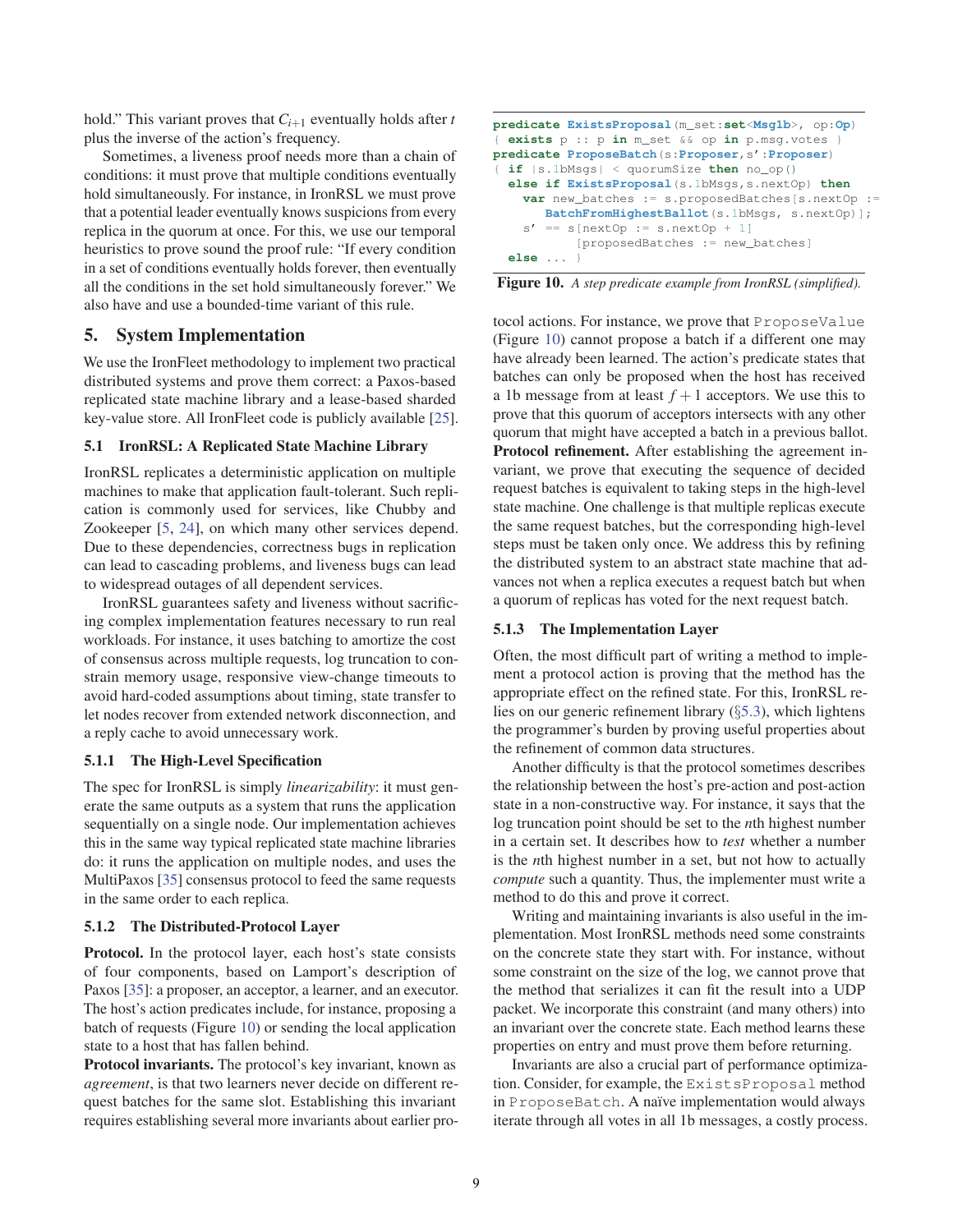Instead, we augment the host state with an additional variable, maxOpn, and prove an invariant that no 1b message exceeds it. Thus, in the common case that  $s$ .  $nextOp \geq maxOpn$ , the implementation need not scan any 1b messages.

# 5.1.4 IronRSL Liveness

We also prove our implementation is live: if a client repeatedly sends a request to all replicas, it eventually receives a reply. No consensus protocol can be live under arbitrary conditions [16], so this property must be qualified by assumptions. We assume there exists a quorum of replicas *Q*, a minimum scheduler frequency *F*, a maximum network delay Δ, a maximum burst size *B*, and a maximum clock error *E*, all possibly unknown to the implementation, such that (1) eventually, the scheduler on each replica in *Q* runs with frequency at least  $F$ , never exhausting memory; (2) eventually, any message sent between replicas in *Q* and/or the client arrive within Δ; (3) eventually, no replica in *Q* receives packets at an overwhelming rate, i.e., each receives no more than *B* packets per  $\frac{10B}{F} + 1$  time units; (4) whenever a replica in *Q* reads its clock, the reading differs from true global time by at most *E*; and (5) no replica in *Q* ever stops making progress due to reaching an overflow-prevention limit.

Our proof strategy is as follows. First, we use our library's round-robin scheduler proofs to prove that our protocol fairly schedules each action (§4.3). Next, we prove that eventually no replica in *Q* has a backlog of packets in its queue, so thereafter sending a message among replicas in *Q* leads to the receiver acting on that message within a certain bound. Next, using WF1 (§4.4), we prove that if the client's request is never executed, then for any time period  $T$ , eventually a replica in *Q* becomes the undisputed leader for that period. Finally, using bounded-time WF1 variants (§4.4), we prove there exists a *T* such that an undisputed leader can ensure the request gets executed and responded to within *T*.

## 5.2 IronKV: A Sharded Key-Value Store

We also apply the IronFleet methodology to build IronKV, a system that uses distribution for a completely different purpose: to scale its throughput by dynamically sharding a key-value store across a set of nodes.

The high-level spec of IronKV's state machine is concise: it is simply a hash table, as shown in Figure 11.

#### 5.2.1 The Distributed-Protocol Layer

Each host's state consists of a hash table storing a subset of the key space and a "delegation map" mapping each key to the host responsible for it. On protocol initialization, one designated host is responsible for the entire key space; thus, each host's delegation map maps every key to that host.

To gain throughput and to relieve hot spots, IronKV allows an administrator to delegate sequential key ranges (shards) to other hosts. When a host receives such an order, it sends the corresponding key-value pairs to the intended recipient and updates its delegation map to reflect the new owner.

| type Hashtable = $map$ < Key, Value >                                                                |
|------------------------------------------------------------------------------------------------------|
| type OptValue = ValuePresent $(v:Value)$   ValueAbsent                                               |
| predicate SpecInit(h:Hashtable) { $h == map []$ }                                                    |
| predicate Set (h: Hashtable, h': Hashtable,                                                          |
| k: Key, ov: OptValue)                                                                                |
| { $h' == if ov. ValuePresent? then h[k := ov.v]$                                                     |
| else map $ki$   ki in h && ki!=k :: h[ki] }                                                          |
| predicate Get (h: Hashtable, h': Hashtable,                                                          |
| k: Key, ov: OptValue)                                                                                |
| $\{ h' = h \& w \text{ over } = \textbf{if } k \textbf{ in } h \textbf{ then ValuePresent}(h[k]) \}$ |
| else $ValueAbsent()$                                                                                 |
| predicate SpecNext (h: Hashtable, h': Hashtable)                                                     |
| $\{$ exists k, ov :: Set(h, h', k, ov)    Get(h, h', k, ov) }                                        |

Figure 11. *Complete high-level spec for IronKV state machine*

If such a message is lost, the protocol layer cannot be shown to refine the high-level specification, since the corresponding key-value pairs vanish. To avoid this, we design a sequence-number-based reliable-transmission component that requires each host to acknowledge messages it receives, track its own set of unacknowledged messages, and periodically resend them. The liveness property we prove is that if the network is fair (i.e., any packet sent infinitely often is eventually delivered), then any packet submitted to the reliable-transmission component is eventually received.

The most important invariant for IronKV's proof is that every key is claimed either by exactly one host or in-flight packet. Using this invariant and the exactly-once delivery semantics we prove about our reliable-transmission component, we show that the protocol layer refines the high-level spec.

# 5.2.2 The Implementation Layer

As in IronRSL, we prove that modifications to a host's concrete state refine changes to the protocol-layer state. The delegation map, however, poses a challenge unique to IronKV. The protocol layer uses an infinite map with an entry for every possible key. However, the implementation layer must use concrete data types with bounded size and reasonable performance. Thus, we implement and prove correct an efficient data structure in which each host keeps only a compact list of key ranges, along with the identity of the host responsible for each range. This complexity we introduce for the sake of performance creates opportunities for bugs. However, by establishing invariants about the data structure (e.g., the ranges are kept in sorted order), we prove that it refines the abstract infinite map used by the protocol layer. This lets us introduce this complex data structure without risk of data loss or any other error.

### 5.3 Common Libraries

In developing IronRSL and IronKV, we have written and verified several generic libraries useful for distributed systems. Generic refinement. A common task is proving that an operation on concrete implementation-layer objects refines the corresponding operation on protocol-layer objects. For example, IronRSL's implementation uses a map from uint64s to IP addresses where the protocol uses a map from mathe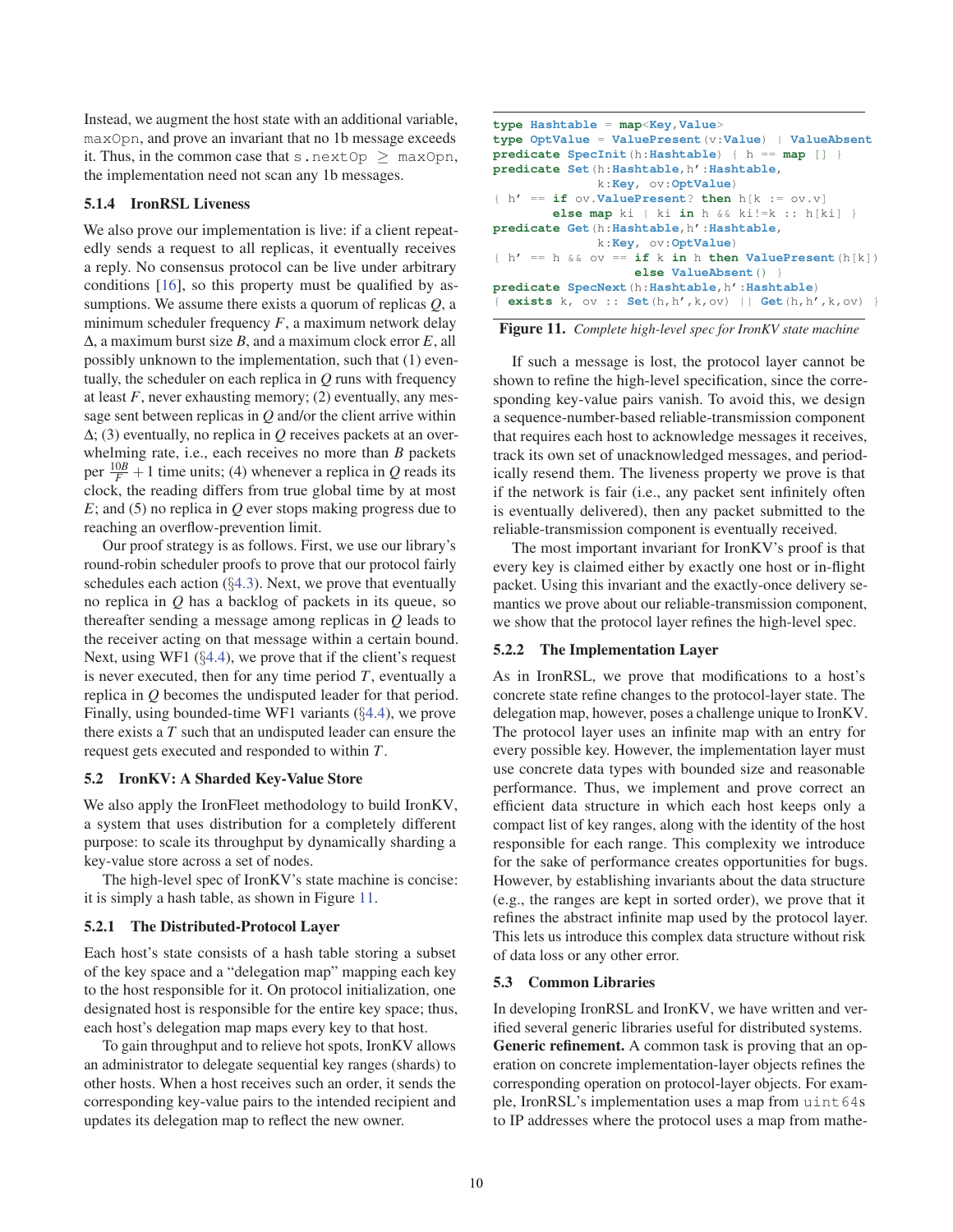matical integers to abstract node identifiers. In the proof, we must show that removing an element from the concrete map has the same effect on the abstract version.

To simplify such tasks, we have built a generic library for reasoning about refinement between common data structures, such as sequences and maps. Given basic properties about the relationship between the concrete types and the abstract types, e.g., that the function mapping concrete map keys to abstract maps keys is injective, the library shows that various concrete map operations, such as element lookup, addition, and removal, refine the corresponding abstract operations.

Marshalling and parsing. All distributed systems need to marshal and parse network packets, a tedious task prone to bugs. Both tasks necessarily involve significant interaction with the heap, since packets are ultimately represented as arrays of bytes. Unfortunately, even state-of-the-art verification tools struggle to verify heap operations (§6.2). Hence, we have written and verified a generic grammar-based parser and marshaller to hide this pain from developers. For each distributed system, the developer specifies a high-level grammar for her messages. To marshal or unmarshal, the developer simply maps between her high-level structure and a generic data structure that matches her grammar. The library handles the conversion to and from a byte array.

As evidence for the library's utility, we initially wrote an IronRSL-specific library. This took a person-month, and relatively little of this code would have been useful in other contexts. Dissatisfied, we built the generic library. This required several more weeks, but given the generic library, adding the IronRSL-specific portions only required two hours; the IronKV-specific portions required even less.

Collection Properties. Another common task for distributed systems is reasoning about properties of sequences, sets, maps, etc. For instance, many IronRSL operations require reasoning about whether a set of nodes form a quorum. Thus, we have developed a library proving many useful relationships about such collections. For example, one lemma proves that if two sets are related by an injective function, then their sizes are the same.

# 6. Lessons Learned

We summarize additional lessons we learned, beyond using invariant quantifier hiding (§3.3) and always-enabled actions (§4.2), useful for future developers of verified systems.

### 6.1 Use the Set of Sent Messages in Invariants

The IronFleet network model is monotonic: once a message is sent, it is kept in a ghost state variable forever. This is necessary to prove that the system behaves correctly even if the network delivers messages arbitrarily late. Since the set of messages can only grow, it is often easy to prove invariants about it. In contrast, an invariant that reasons over mutable host state is harder to prove. Thus, where possible, it is useful to have invariants be properties only of the set of messages sent so far, as is often done in proofs of security for cryptographic protocols [8]. Essentially, the system's network model provides this set as a free "history variable" [1].

# 6.2 Model Imperative Code Functionally

Verifying imperative code is challenging compared with verifying purely functional code, even when using a stateof-the-art tool like Dafny that is designed for imperative programs (§2.2). Thus, we found it profitable to implement the system in two stages. First, we develop an implementation using immutable value (functional) types and show that it refines the protocol layer. Avoiding heap reasoning simplifies the refinement proof, but, it produces a slow implementation, since it cannot exploit the performance of heap references. In the second stage, we replace the value types with mutable heap types, improving performance while solving only a narrow verification problem.

We apply this pattern in building IronRSL and IronKV; e.g., the functional implementation manipulates IP addresses as value types and the performant one uses references to OS handles. This strategy takes advantage of Dafny's support for mixing functional programming and imperative programming styles: we can first run the functional code and measure its performance, then optimize the performance-critical sections into imperative heap-based code as needed. Using a language without good functional programming support (such as C) would have made it harder to pursue this strategy.

# 6.3 Use Automation Judiciously

Automated verification tools reduce the human effort needed to complete a proof, but they often require additional guidance from the developer in order to find a proof, or, equally importantly, to find a proof in a reasonable amount of time.

#### 6.3.1 Automation Successes

In many cases, Dafny's automated reasoning allows the developer to write little or no proof annotation. For instance, Dafny excels at automatically proving statements about linear arithmetic. Also, its heuristics for dealing with quantifiers, while imperfect, often produce proofs automatically.

Dafny can also prove more complex statements automatically. For instance, the lemma proving that IronRSL's ImplNext always meets the reduction-enabling obligation consists of only two lines: one for the precondition and one for the postcondition. Dafny automatically enumerates all ten possible actions and all of their subcases, and observes that all of them produce I/O sequences satisfying the property.

Similarly, automated reasoning allows many invariant proofs to be quite brief, by reasoning as follows: If the invariant about a host's state holds in step  $i$  but not  $i + 1$ , the host must have taken some action. However, none of the actions can cause the invariant to stop holding. Typically, this last part requires no proof annotation as the verifier can internally enumerate all cases, even for IronRSL with its many complicated actions. Sometimes the verifier cannot handle a tricky case automatically, in which case the developer must insert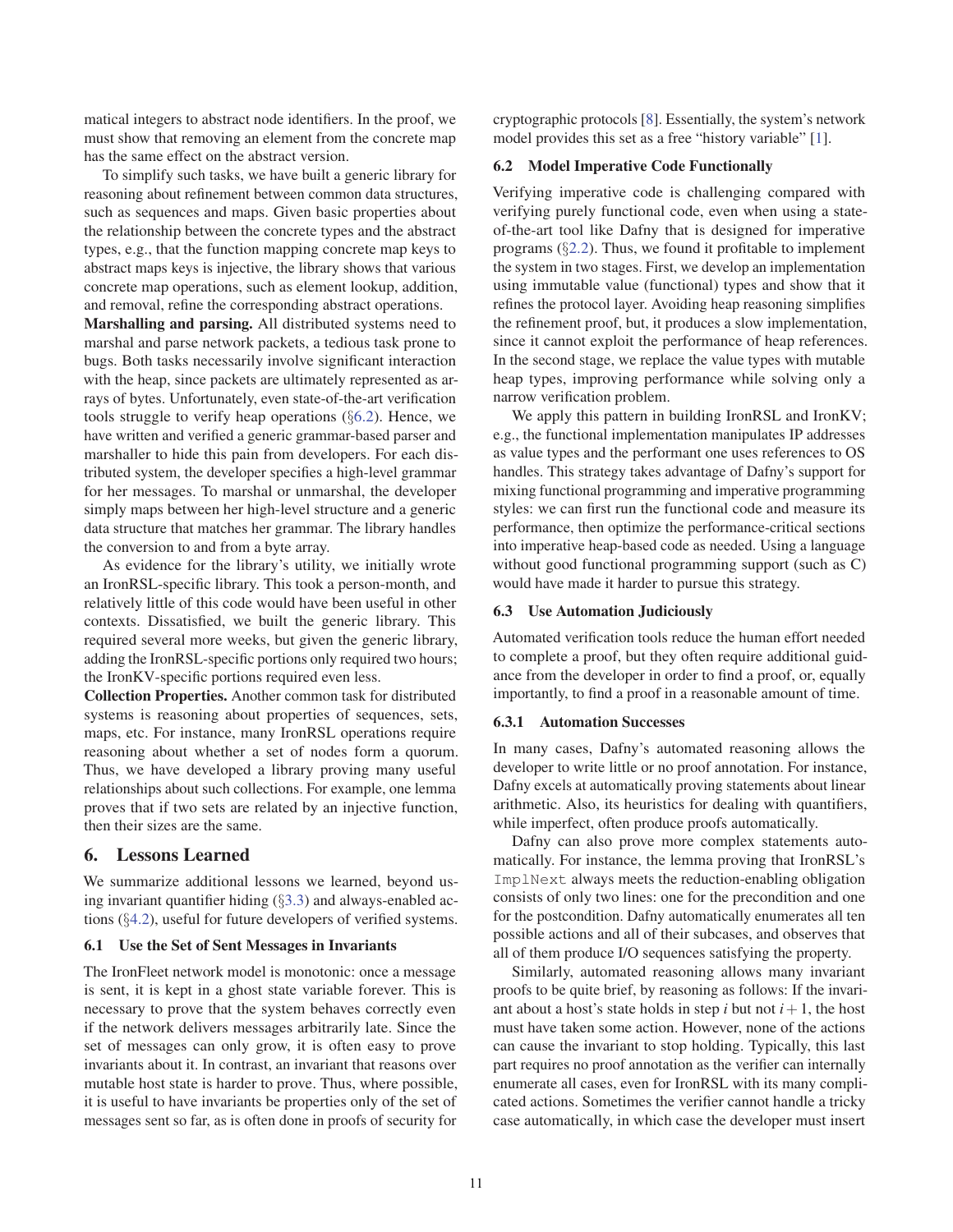proof annotations. However, even then, the developer need not mention, let alone enumerate, the other cases.

# 6.3.2 Automation Challenges

Even the fastest automated verification tools can take a long time to explore a huge search space. By default, Dafny reveals all predicate definitions to its SMT solver Z3, potentially giving Z3 a large search space. For example, each distributed protocol's HostNext transitively includes almost every other definition in the protocol. Similarly, message-parsing code refers to a large tree of possible message types. Having such big trees in scope exposes the SMT solver to a bounded but still large search space, e.g., any mention of a state invokes every predicate about states.

To keep verification time manageable and avoid verifier timeouts, we use Dafny's opaque attribute and reveal directive to selectively hide irrelevant definitions from the SMT solver, and reveal them only when needed to complete a proof [21]. This leads to a more modular style of verification. In addition to hiding large definitions, we also use opaque to hide logic features that are hard to automate. For example, we mark recursive predicate definitions opaque to prevent the solver from blindly unrolling the definitions too many times.

To provide greater flexibility, we modify Dafny to also support a fuel attribute for functions. Fuel controls how many times the SMT solver may expand a function's definition. Giving a function zero fuel is equivalent to marking the function opaque, while giving a fuel of five allows the solver to unroll a recursive function up to five times. By allowing the programmer to specify a function's fuel at the scope of a statement, method, class, module, or program, we allow different portions of the code to be more or less aggressive about revealing function definitions.

Formulas that make heavy use of quantifiers (forall and exists) may also lead to timeouts because the SMT solver can instantiate the quantifiers more than it needs to, depending on which triggers the solver chooses to control instantiation. In many places, we adopt coding styles that avoid quantifiers (§3.3). In other places, when we find the default triggers in Dafny overly liberal, leading to too many instantiations, we modify Dafny to use more cautious triggers. In some cases, we also annotate our Dafny code with manual triggers to reduce instantiations. In particularly problematic formulas, such as chains of alternating quantifiers (e.g., for all X there exists a Y such that for all Z...) and set comprehensions, we mark the containing predicate opaque. Temporal logic formulas can easily lead to alternating quantifiers, so we define  $\Box$  and  $\Diamond$  to be opaque by default.

# 7. Evaluation

IronFleet's premise is that automated verification is a viable engineering approach, ready for developing real distributed systems. We evaluate that hypothesis by answering the following questions: (1) How does verification affect the develop-

|                              | <b>Spec</b> | Impl<br>(source lines of code) | <b>Proof</b> | <b>Time to Verify</b><br>(minutes) |
|------------------------------|-------------|--------------------------------|--------------|------------------------------------|
| <b>High-Level Spec:</b>      |             |                                |              |                                    |
| IronRSL                      | 85          |                                |              |                                    |
| <b>IronKV</b>                | 34          |                                |              |                                    |
| <b>Temporal Logic</b>        | 208         |                                |              |                                    |
| <b>Distributed Protocol:</b> |             |                                |              |                                    |
| IronRSL Protocol             |             |                                | 1202         | 4                                  |
| Refinement                   | 35          |                                | 3379         | 26                                 |
| Liveness                     | 167         |                                | 7869         | 115                                |
| <b>IronKV</b> Protocol       |             |                                | 726          | 2                                  |
| Refinement                   | 36          |                                | 3998         | 12                                 |
| Liveness                     | 98          |                                | 2093         | 23                                 |
| <b>TLA Library</b>           |             |                                | 1824         | $\mathcal{D}_{\mathcal{L}}$        |
| <b>Implementation:</b>       |             |                                |              |                                    |
| <b>IO/Native Interface</b>   | 591         |                                |              |                                    |
| Common Libraries             | 134         | 833                            | 7690         | 13                                 |
| IronRSL                      | 6           | 2941                           | 7535         | 152                                |
| IronKV                       | 6           | 1340                           | 2937         | 42                                 |
| Total                        | 1400        | 5114                           | 39253        | 395                                |

Figure 12. *Code sizes and verification times.*

ment of distributed systems? (2) How does the performance of a verified system compare with an unverified one?

# 7.1 Developer Experience

To assess practicality, we evaluate the developer experience as well as the effort required to produce verified systems.

The experience of producing verified software shares some similarities with that of unverified software. Dafny provides near-real-time IDE-integrated feedback. Hence, as the developer writes a given method or proof, she typically sees feedback in 1–10 seconds indicating whether the verifier is satisfied. To ensure the entire system verifies, our build system tracks dependencies across files and outsources, in parallel, each file's verification to a cloud virtual machine. Thus, while a full integration build done serially requires approximately six hours, in practice, the developer rarely waits more than 6–8 minutes, which is comparable to any other large system integration build.

An IronFleet developer must write a formal trusted spec, a distributed protocol layer, and proof annotations to help the verifier see the refinements between them. Figure 12 quantifies this effort by reporting the amount of proof annotation required for each layer of the system. We count all non-spec, non-executable code as proof annotation; this includes, for example, requires and ensures clauses, loop invariants, and all lemmas and invocations thereof. Note that the high-level trusted specification for IronRSL is only 85 SLOC, and for IronKV it is only 34, making them easy to inspect for correctness. At the implementation layer, our ratio of proof annotation to executable code is 3.6 to 1. We attribute this relatively low ratio to our proof-writing techniques (§3.3, §4.1, §6) and our automated tools (§6.3.1).

In total, developing the IronFleet methodology and applying it to build and verify two real systems required approximately 3.7 person-years.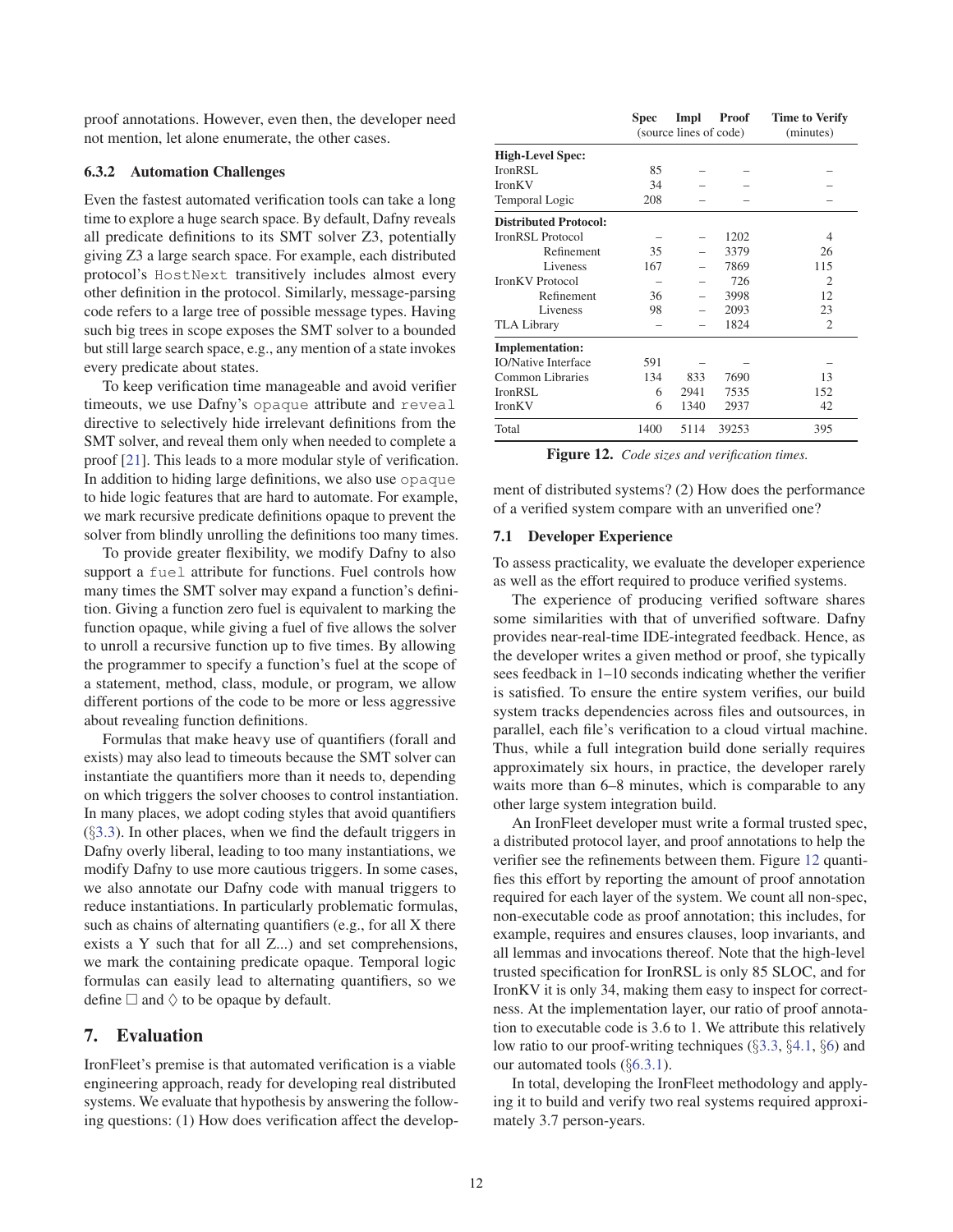

**Figure 13.** *IronRSL's performance is competitive with an unverified baseline. Results averaged over 3 trials.*

In exchange for this effort, IronFleet produces a provably correct implementation with desirable liveness properties. Indeed, except for unverified components like our C# client, both IronRSL (including replication, view changes, log truncation, batching, etc.) as well as IronKV (including delegation and reliable delivery) worked the first time we ran them.

#### 7.2 Performance of Verified Distributed Systems

A reasonable criticism of any new toolchain focused on verification is that its structure might impair runtime efficiency. While we focus most of our energy on overcoming verification burdens, we also try to produce viable implementations.

Our IronRSL experiments run three replicas on three separate machines, each equipped with an Intel Xeon L5630 2.13 GHz processor and 12 GB RAM, connected over a 1 Gbps network. Our IronKV experiments use two such machines connected over a 10 Gbps network.

IronRSL. Workload is offered by 1–256 parallel client threads, each making a serial request stream and measuring latency. As an unverified baseline, we use the MultiPaxos Go-based implementation from the EPaxos codebase [15, 45] For both systems, we use the same application state machine: it maintains a counter and it increments the counter for every client request. Figure 13 summarizes our results. We find that IronRSL's peak throughput is within  $2.4 \times$  of the baseline.

IronKV. To measure the throughput and latency of IronKV, we preload the server with 1000 keys, then run a client with 1–256 parallel threads; each thread generates a stream of Get (or Set) requests in a closed loop. As an unverified baseline, we use Redis [58], a popular key/value store written in C and C++, with the client-side write buffer disabled. For both systems, we use 64-bit unsigned integers as keys and byte arrays of varying sizes as values. Figure 14 summarizes our results. We find that IronKV's performance is competitive with that of Redis.

As a final note, in all our experiments the bottleneck was the CPU (not the memory, disk, or network).

#### 8. Discussion and Future Work

§7.1 shows that in exchange for strong guarantees (which depend on several assumptions, per §2.5), IronFleet requires considerably more developer effort. Furthermore, in our experience, there is a distinct learning curve when bringing



Figure 14. *IronKV's performance is competitive with Redis, an unverified key-value store. Results averaged over 3 trials.*

aboard developers unfamiliar with writing verified code. Most developers would prefer to use a language like C++, so enabling that is an important topic of future work.

§7.2 shows that while our systems achieve respectable performance, they do not yet match that of the unverified baselines. Some of that gap stems directly from our use of verification. Verifying mutable data structures is challenging (§6.2), and our measurements indicate that this is a significant bottleneck for our code. The baselines we compare against have been highly optimized; we have also optimized our code, but each optimization must be proven correct. Hence, given a fixed time budget, IronFleet will likely produce fewer optimizations. IronFleet also pays a penalty for compiling to C#, which imposes run-time overhead to enforce type safety on code that provably does not need it.

More fundamentally, aiming for full verification makes it challenging to reuse existing libraries, e.g., for optimized packet serialization. Before our previous [21] and current work (§5.3), Dafny had no standard libraries, necessitating significant work to build them; more such work lies ahead.

While our systems are more full-featured than previous work  $(\S 9)$ , they still lack many standard features offered by the unverified baselines. Some features, such as reconfiguration in IronRSL, only require additional developer time. Other features require additional verification techniques; e.g., post-crash recovery requires reasoning about the effects of machine crashes that wipe memory but not disk.

In future work, we aim to mechanically verify our reduction argument and prove that our implementation run its main loop in bounded time [2], never exhausts memory, and never reaches its overflow-prevention limit under reasonable conditions, e.g., if it never performs more than  $2^{64}$  operations.

# 9. Related Work

### 9.1 Protocol Verification

Distributed system protocols are known to be difficult to design correctly. Thus, a systems design is often accompanied by a formal English proof of correctness, typically relegated to a technical report or thesis. Examples include Paxos [55], the BFT protocol for Byzantine fault tolerance [6, 7], the reconfiguration algorithm in SMART [23, 41], Raft [49, 50], Zookeeper's consistent broadcast protocol Zab [28, 29], Egalitarian Paxos [44, 45], and the Chord DHT [62, 63].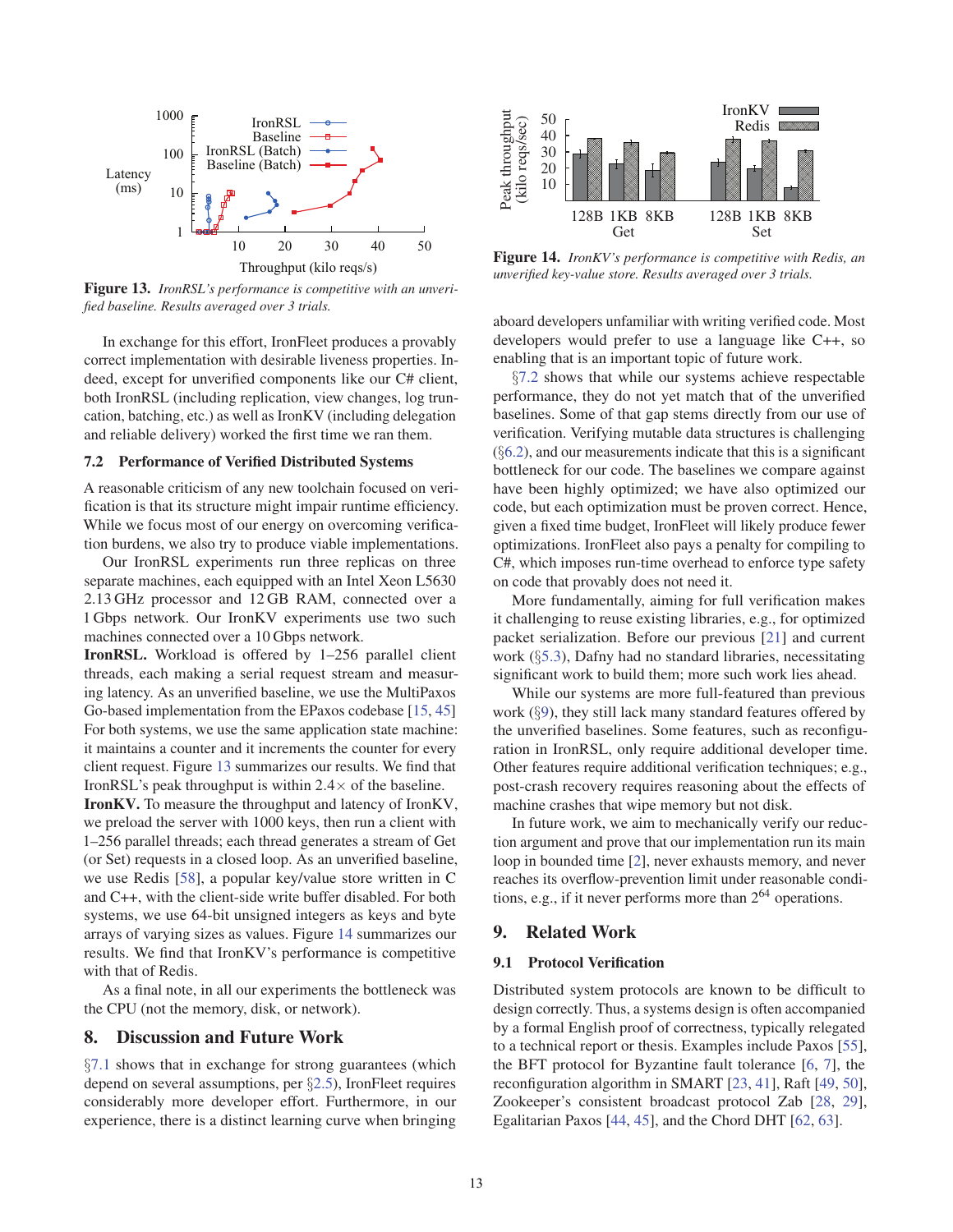However, paper proofs, no matter how formal, can contain errors. Zane showed that the "provably correct" Chord protocol, when subjected to Alloy abstract model checking, maintains none of its published invariants [71]. Thus, some researchers have gone further and generated machine-checkable proofs. Kellomäki created a proof of the Paxos consensus protocol checked in PVS [30]. Lamport's TLAPS proof system has been used to prove safety, but not liveness, properties of the BFT protocol [38]. In all such cases, the protocols proven correct have been much smaller and simpler than ours. For instance, Kellomäki's and Lamport's proofs concerned singleinstance Paxos and BFT, which make only one decision total.

# 9.2 Model Checking

Model checking exhaustively explores a system's state space, testing whether a safety property holds in every reachable state. This combinatorial exploration requires that the system be instantiated with finite, typically tiny, parameters. As a result, a positive result provides only confidence, not proof of safety; furthermore, that confidence depends on the modeler's wisdom in parameter selection. Model checking has been applied to myriad systems including a Python implementation of Paxos [26]; Mace implementations of a variety of distributed systems [31]; and, via MODIST [69], unmodified binaries of Berkeley DB, MPS Paxos, and the PacificA primary-backup replication system.

Model checking scales poorly to complex distributed specs [4]. Abstract interpretation can help with such scaling but does not fundamentally eliminate model checking's limitations. For instance, Zave's correction to Chord uses the Alloy model checker but only to partially automate the proof of a single necessary invariant [72].

#### 9.3 System Verification

The recent increase in the power of software verification has emboldened several research groups to use it to prove the correctness of entire systems implementations. seL4 is a microkernel written in C [32], with full functional correctness proven using the Isabelle/HOL theorem prover. mCertiKOShyp [19] is a small verified hypervisor, whose verification in the Coq interactive proof assistant places a strong emphasis on modularity and abstraction. ExpressOS [43] uses Dafny to sanity-check a policy manager for a microkernel. Our Ironclad project [21] shows how to completely verify the security of sensitive services all the way down to the assembly. Iron-Fleet differs by verifying a distributed implementation rather than code running on a single machine, and by verifying liveness, as well as safety, properties.

Researchers have also begun to apply software verification to distributed systems. Ridge [59] proves the correctness of a persistent message queue written in OCaml; however, his system is substantially smaller in scale than ours and has no proven liveness properties.

Rahli et al. [57] verify the correctness of a Paxos implementation by building it in EventML [56] and proving correctness, but not liveness, with the NuPRL prover [10]. However, they do not verify the state machine replication layer of this Paxos implementation, only the consensus algorithm, ignoring complexities such as state transfer. They also make unclear assumptions about network behavior. In contrast to our methodology, which exploits multiple levels of abstraction and refinement, the EventML approach posits a language below which all code generation is automatic, and above which a human can produce a one-to-one refinement. It is unclear if this approach will scale up to more complex and diverse distributed systems.

In concurrent work, Wilcox et al. [67, 68] propose Verdi, a compiler-inspired approach to building verified distributed system implementations. With Verdi, the developer writes and proves her system correct in Coq using a simplified environment (e.g., a single-machine system with a perfectly reliable network). Verdi's verified system transformers then convert the developer's implementation into an equivalent implementation that is robust in a more hostile environment; their largest system transformer is an implementation of Raft that adds fault tolerance. Compared with IronFleet, Verdi offers a cleaner approach to composition. Unlike IronRSL, at present Verdi's Raft implementation does not support verified marshalling and parsing, state transfer, log truncation, dynamic view-change timeouts, a reply cache, or batching. Also, Verdi does not prove any liveness properties.

# 10. Conclusion

The IronFleet methodology slices a system into specific layers to make verification of practical distributed system implementations feasible. The high-level spec gives the simplest description of the system's behavior. The protocol layer deals solely with distributed protocol design; we connect it to the spec using TLA+ [36] style verification. At the implementation layer, the programmer reasons about a single-host program without worrying about concurrency. Reduction and refinement tie these individually-feasible components into a methodology that scales to practicallysized concrete implementations. This methodology admits conventionally-structured implementations capable of processing up to 18,200 requests/second (IronRSL) and 28,800 requests/second (IronKV), performance competitive with unverified reference implementations.

#### Acknowledgments

We thank Rustan Leino for not just building Dafny but also cheerfully providing ongoing guidance and support in improving it. We thank Leslie Lamport for useful discussions about refinement and formal proofs, particularly proofs of liveness. We thank Shaz Qadeer for introducing us to the power of reduction. We thank Andrew Baumann, Ernie Cohen, Galen Hunt, Lidong Zhou, and the anonymous reviewers for useful feedback. Finally, we thank our shepherd Jim Larus for his interactive feedback that significantly improved the paper.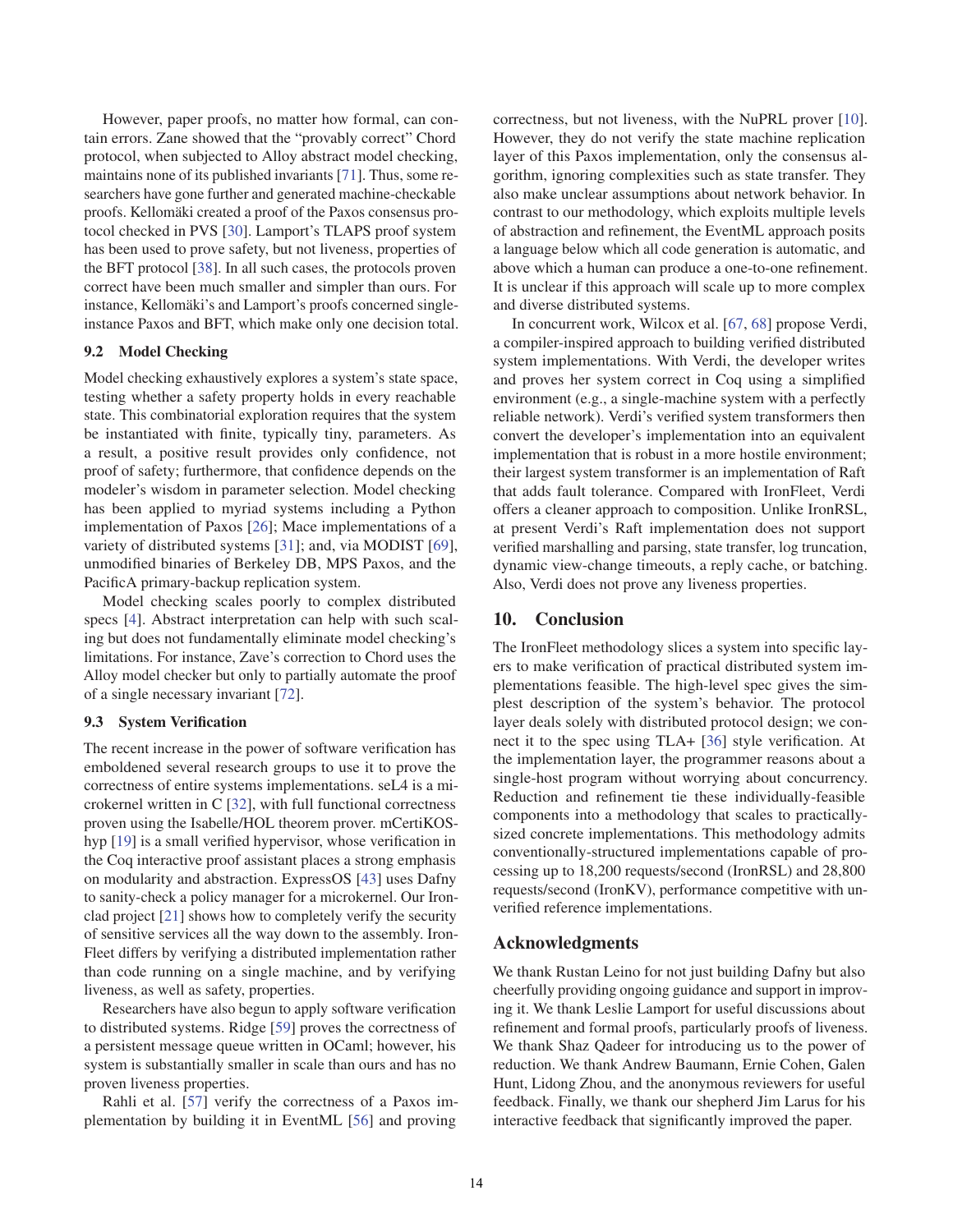# References

- [1] ABADI, M., AND LAMPORT, L. The existence of refinement mappings. *Theoretical Computer Science 82*, 2 (May 1991).
- [2] BLACKHAM, B., SHI, Y., CHATTOPADHYAY, S., ROYCHOUD-HURY, A., AND HEISER, G. Timing analysis of a protected operating system kernel. In *Proceedings of the IEEE Real-Time Systems Symposium (RTSS)* (2011).
- [3] BOKOR, P., KINDER, J., SERAFINI, M., AND SURI, N. Efficient model checking of fault-tolerant distributed protocols. In *Proceedings of the Conference on Dependable Systems and Networks (DSN)* (2011).
- [4] BOLOSKY, W. J., DOUCEUR, J. R., AND HOWELL, J. The Farsite project: a retrospective. *ACM SIGOPS Operating Systems Review 41 (2)* (April 2007).
- [5] BURROWS, M. The Chubby lock service for loosely-coupled distributed systems. In *Proceedings of the Symposium on Operating Systems Design and Implementation (OSDI)* (2006).
- [6] CASTRO, M., AND LISKOV, B. A correctness proof for a practical Byzantine-fault-tolerant replication algorithm. Tech. Rep. MIT/LCS/TM-590, MIT Laboratory for Computer Science, June 1999.
- [7] CASTRO, M., AND LISKOV, B. Practical Byzantine fault tolerance and proactive recovery. *ACM Transactions on Computer Systems (TOCS) 20*, 4 (Nov. 2002).
- [8] COHEN, E. First-order verification of cryptographic protocols. *Journal of Computer Security 11*, 2 (2003).
- [9] COHEN, E., AND LAMPORT, L. Reduction in TLA. In *Concurrency Theory (CONCUR)* (1998).
- [10] CONSTABLE, R. L., ALLEN, S. F., BROMLEY, H. M., CLEAVELAND, W. R., CREMER, J. F., HARPER, R. W., HOWE, D. J., KNOBLOCK, T. B., MENDLER, N. P., PANAN-GADEN, P., SASAKI, J. T., AND SMITH, S. F. *Implementing Mathematics with the Nuprl Proof Development System*. Prentice-Hall, Inc., 1986.
- [11] DE MOURA, L. M., AND BJØRNER, N. Z3: An efficient SMT solver. In *Proceedings of the Conference on Tools and Algorithms for the Construction and Analysis of Systems* (2008).
- [12] DETLEFS, D., NELSON, G., AND SAXE, J. B. Simplify: A theorem prover for program checking. In *J. ACM* (2003).
- [13] DOUCEUR, J. R., AND HOWELL, J. Distributed directory service in the Farsite file system. In *Proceedings of the Symposium on Operating Systems Design and Implementation (OSDI)* (November 2006).
- [14] ELMAS, T., QADEER, S., AND TASIRAN, S. A calculus of atomic actions. In *Proceedings of the ACM Symposium on Principles of Programming Languages (POPL)* (Jan. 2009).
- [15] EPaxos code. https://github.com/efficient/ epaxos/, 2013.
- [16] FISCHER, M. J., LYNCH, N. A., AND PATERSON, M. S. Impossibility of distributed consensus with one faulty process. *Journal of the ACM (JACM) 32*, 2 (April 1985).
- [17] FLOYD, R. Assigning meanings to programs. In *Proceedings of Symposia in Applied Mathematics* (1967).
- [18] GARLAND, S. J., AND LYNCH, N. A. Using I/O automata for developing distributed systems. *Foundations of Component-Based Systems 13* (2000).
- [19] GU, R., KOENIG, J., RAMANANANDRO, T., SHAO, Z., WU, X. N., WENG, S.-C., ZHANG, H., AND GUO, Y. Deep specifications and certified abstraction layers. In *Proceedings of the ACM Symposium on Principles of Programming Languages (POPL)* (2015).
- [20] GUO, H., WU, M., ZHOU, L., HU, G., YANG, J., AND ZHANG, L. Practical software model checking via dynamic interface reduction. In *Proceedings of the ACM Symposium on Operating Systems Principles (SOSP)* (2011), ACM.
- [21] HAWBLITZEL, C., HOWELL, J., LORCH, J. R., NARAYAN, A., PARNO, B., ZHANG, D., AND ZILL, B. Ironclad apps: End-to-end security via automated full-system verification. In *Proceedings of the USENIX Symposium on Operating Systems Design and Implementation (OSDI)* (October 2014).
- [22] HOARE, T. An axiomatic basis for computer programming. *Communications of the ACM 12* (1969).
- [23] HOWELL, J., LORCH, J. R., AND DOUCEUR, J. R. Correctness of Paxos with replica-set-specific views. Tech. Rep. MSR-TR-2004-45, Microsoft Research, 2004.
- [24] HUNT, P., KONAR, M., JUNQUEIRA, F. P., AND REED, B. ZooKeeper: Wait-free coordination for Internet-scale systems. In *Proceedings of the USENIX Annual Technical Conference (ATC)* (2010).
- [25] IronFleet code. https://research.microsoft.com/ projects/ironclad/, 2015.
- [26] JONES, E. Model checking a Paxos implementation. http: //www.evanjones.ca/model-checking-paxos. html, 2009.
- [27] JOSHI, R., LAMPORT, L., MATTHEWS, J., TASIRAN, S., TUT-TLE, M., AND YU, Y. Checking cache coherence protocols with TLA+. *Journal of Formal Methods in System Design 22*, 2 (March 2003).
- [28] JUNQUEIRA, F. P., REED, B. C., AND SERAFINI, M. Dissecting Zab. Tech. Rep. YL-2010-007, Yahoo! Research, December 2010.
- [29] JUNQUEIRA, F. P., REED, B. C., AND SERAFINI, M. Zab: High-performance broadcast for primary-backup systems. In *Proceedings of the IEEE/IFIP Conference on Dependable Systems & Networks (DSN)* (2011).
- [30] KELLOMÄKI, P. An annotated specification of the consensus protocol of Paxos using superposition in PVS. Tech. Rep. 36, Tampere University of Technology, 2004.
- [31] KILLIAN, C. E., ANDERSON, J. W., BRAUD, R., JHALA, R., AND VAHDAT, A. M. Mace: Language support for building distributed systems. In *Proceedings of the ACM Conference on Programming Language Design and Implementation (PLDI)* (2007).
- [32] KLEIN, G., ANDRONICK, J., ELPHINSTONE, K., MURRAY, T., SEWELL, T., KOLANSKI, R., AND HEISER, G. Comprehensive formal verification of an OS microkernel. *ACM Transactions on Computer Systems 32*, 1 (2014).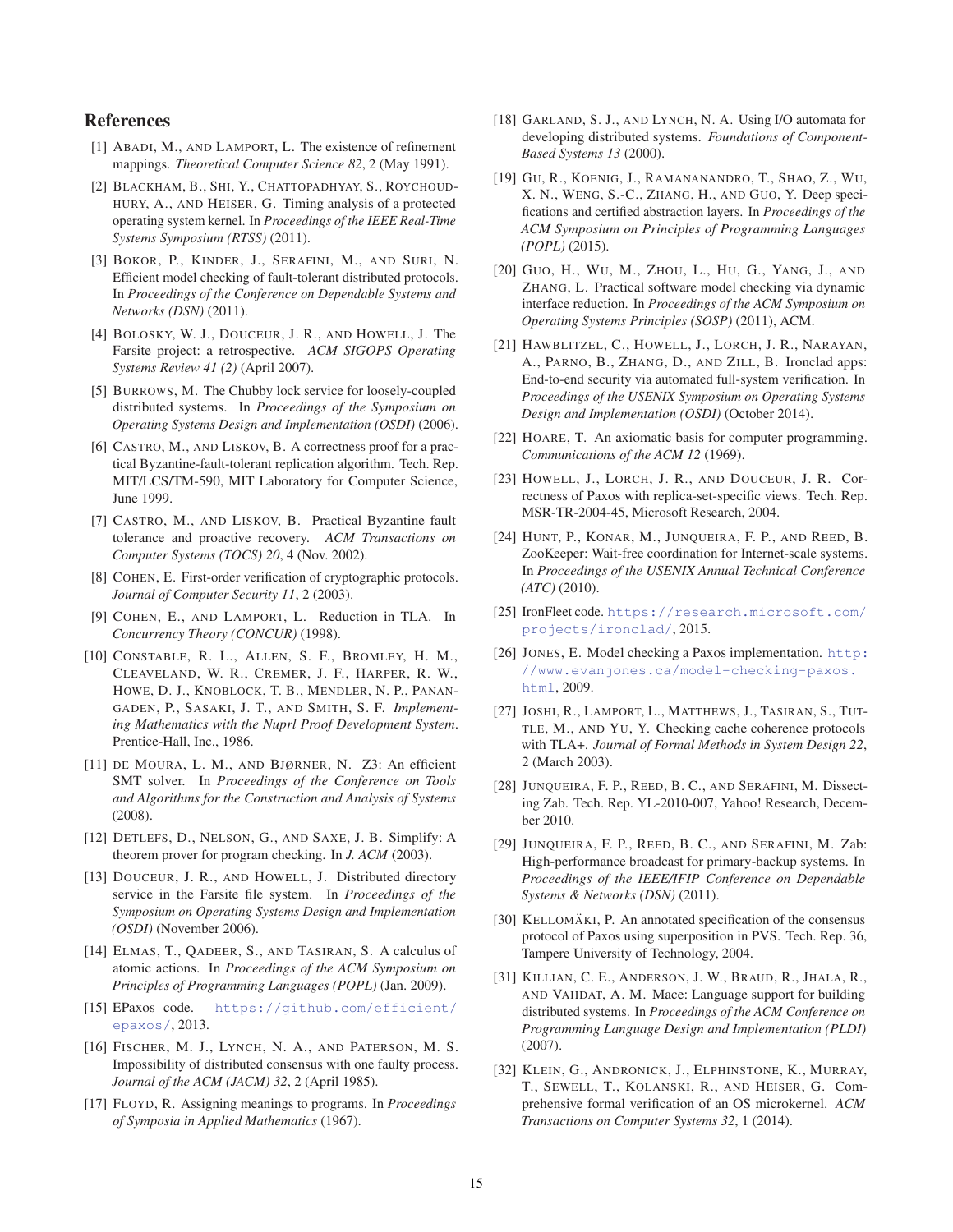- [33] LAMPORT, L. A theorem on atomicity in distributed algorithms. Tech. Rep. SRC-28, DEC Systems Research Center, May 1988.
- [34] LAMPORT, L. The temporal logic of actions. *ACM Transactions on Programming Languages and Systems 16*, 3 (May 1994).
- [35] LAMPORT, L. The part-time parliament. *ACM Transactions on Computer Systems (TOCS) 16*, 2 (May 1998).
- [36] LAMPORT, L. *Specifying Systems: The TLA+ Languange and Tools for Hardware and Software Engineers*. Addison-Wesley, 2002.
- [37] LAMPORT, L. The PlusCal algorithm language. In *Proceedings of the International Colloquium on Theoretical Aspects of Computing (ICTAC)* (Aug. 2009).
- [38] LAMPORT, L. Byzantizing Paxos by refinement. In *Proceedings of the International Conference on Distributed Computing (DISC)* (2011).
- [39] LEINO, K. R. M. Dafny: An automatic program verifier for functional correctness. In *Proceedings of the Conference on Logic for Programming, Artificial Intelligence, and Reasoning (LPAR)* (2010).
- [40] LIPTON, R. J. Reduction: A method of proving properties of parallel programs. *Communications of the ACM, 18*, 12 (1975).
- [41] LORCH, J. R., ADYA, A., BOLOSKY, W. J., CHAIKEN, R., DOUCEUR, J. R., AND HOWELL, J. The SMART way to migrate replicated stateful services. In *Proceedings of the ACM European Conference on Computer Systems (EuroSys)* (2006).
- [42] LU, T., MERZ, S., WEIDENBACH, C., BENDISPOSTO, J., LEUSCHEL, M., ROGGENBACH, M., MARGARIA, T., PAD-BERG, J., TAENTZER, G., LU, T., MERZ, S., AND WEI-DENBACH, C. Model checking the Pastry routing protocol. In *Workshop on Automated Verification of Critical Systems*  $(2010)$ .
- [43] MAI, H., PEK, E., XUE, H., KING, S. T., AND MADHUSU-DAN, P. Verifying security invariants in ExpressOS. In *Proceedings of the ACM Conference on Architectural Support for Programming Languages and Operating Systems (ASPLOS)* (March 2013).
- [44] MORARU, I., ANDERSEN, D. G., AND KAMINSKY, M. A proof of correctness of Egalitarian Paxos. Tech. Rep. CMU-PDL-13-111, Carnegie Mellon University Parallel Data Laboratory, August 2013.
- [45] MORARU, I., ANDERSEN, D. G., AND KAMINSKY, M. There is more consensus in egalitarian parliaments. In *Proceedings of the ACM Symposium on Operating System Principles (SOSP)* (2013).
- [46] MUSUVATHI, M., PARK, D., CHOU, A., ENGLER, D., AND DILL, D. L. CMC: A pragmatic approach to model checking real code. In *Proceedings of the USENIX Symposium Operating Systems Design and Implementation (OSDI)* (2002).
- [47] MUSUVATHI, M., QADEER, S., BALL, T., BASLER, G., NAINAR, P. A., AND NEAMTIU, I. Finding and reproducing heisenbugs in concurrent programs. In *Proceedings of the USENIX Symposium on Operating Systems Design and Implementation (OSDI)* (2008).
- [48] NEWCOMBE, C., RATH, T., ZHANG, F., MUNTEANU, B., BROOKER, M., AND DEARDEUFF, M. How Amazon Web Services uses formal methods. *Communications of the ACM 58*, 4 (Apr. 2015).
- [49] ONGARO, D. Consensus: Bridging theory and practice. Tech. Rep. Ph.D. thesis, Stanford University, August 2014.
- [50] ONGARO, D., AND OUSTERHOUR, J. In search of an understandable consensus algorithm. In *Proceedings of the USENIX Annual Technical Conference (ATC)* (June 2014).
- [51] PARKINSON, M. The next 700 separation logics. In *Proceedings of the IFIP Conference on Verified Software: Theories, Tools, Experiments (VSTTE)* (Aug. 2010).
- [52] PARNO, B., LORCH, J. R., DOUCEUR, J. R., MICKENS, J., AND MCCUNE, J. M. Memoir: Practical state continuity for protected modules. In *Proceedings of the IEEE Symposium on Security and Privacy* (May 2011).
- [53] PEK, E., AND BOGUNOVIC, N. Formal verification of communication protocols in distributed systems. In *Proceedings of the Joint Conferences on Computers in Technical Systems and Intelligent Systems* (2003).
- [54] PRIOR, A. N. *Papers on Time and Tense*. Oxford University Press, 1968.
- [55] PRISCO, R. D., AND LAMPSON, B. Revisiting the Paxos algorithm. In *Proceedings of the International Workshop on Distributed Algorithms (WDAG)* (1997).
- [56] RAHLI, V. Interfacing with proof assistants for domain specific programming using EventML. In *Proceedings of the International Workshop on User Interfaces for Theorem Provers (UITP)* (July 2012).
- [57] RAHLI, V., SCHIPER, N., BICKFORD, M., CONSTABLE, R., AND VAN RENESSE, R. Developing correctly replicated databases using formal tools. In *Proceedings of the IEEE/IFIP Conference on Dependable Systems and Networks (DSN)* (June 2014).
- [58] Redis. http://redis.io/. Implementation used: version 2.8.2101 of the MSOpenTech distribution https:// github.com/MSOpenTech/redis, 2015.
- [59] RIDGE, T. Verifying distributed systems: The operational approach. In *Proceedings of the ACM Symposium on Principles of Programming Languages (POPL)* (January 2009).
- [60] SAISSI, H., BOKOR, P., MUFTUOGLU, C., SURI, N., AND SERAFINI, M. Efficient verification of distributed protocols using stateful model checking. In *Proceedings of the Symposium on Reliable Distributed Systems SRDS* (Sept 2013).
- [61] SCIASCIO, E., DONINI, F., MONGIELLO, M., AND PISCITELLI, G. Automatic support for verification of secure transactions in distributed environment using symbolic model checking. In *Conference on Information Technology Interfaces* (June 2001), vol. 1.
- [62] STOICA, I., MORRIS, R., KARGER, D., KAASHOEK, M. F., AND BALAKRISHNAN, H. Chord: A scalable peer-to-peer lookup service for Internet applications. In *Proceedings of the ACM SIGCOMM Conference on Applications, Technologies, Architectures, and Protocols for Computer Communication* (August 2001).